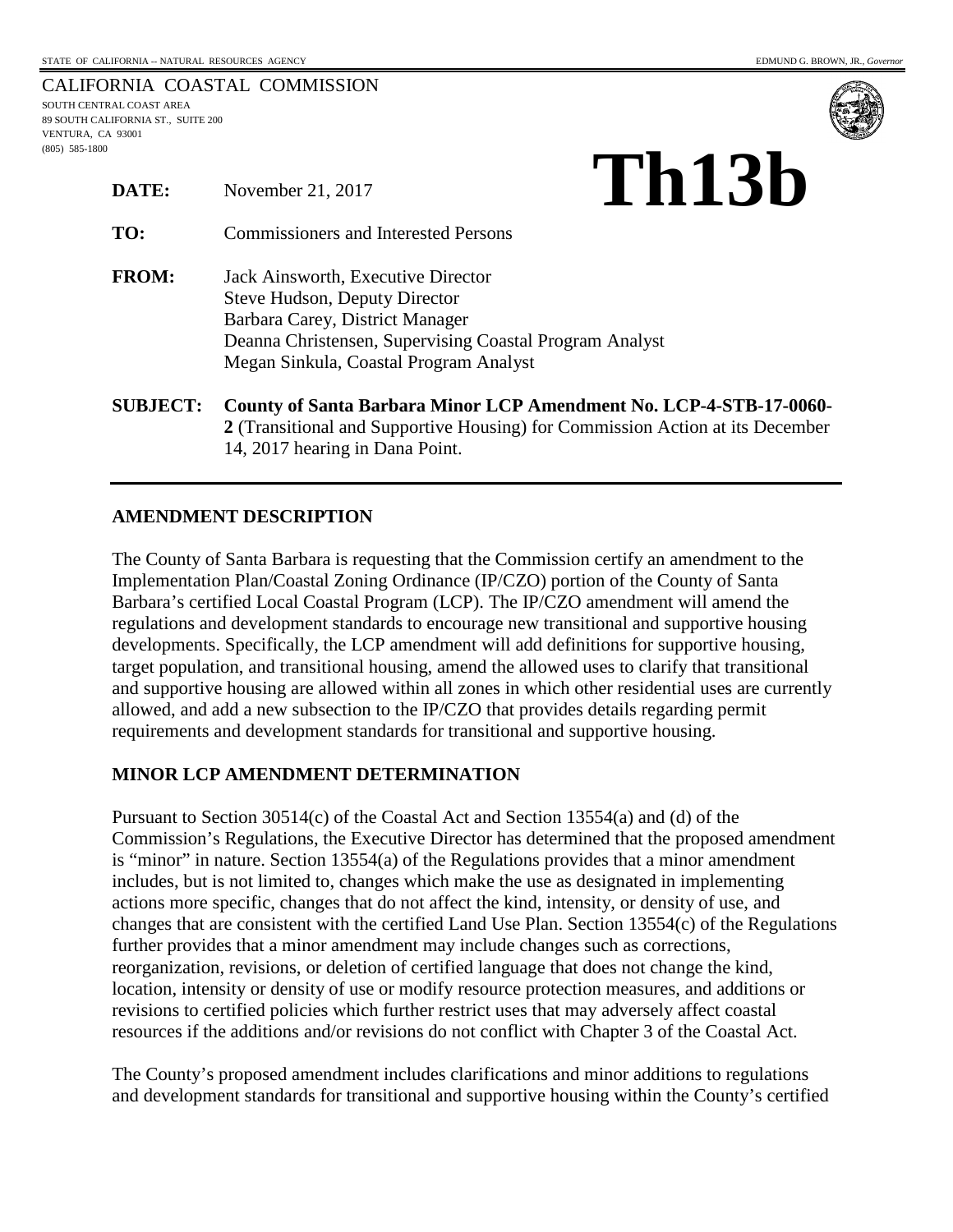IP/CZO, and the amendment does not propose any rezoning or land use changes. The subject amendment request, submitted via County Board of Supervisors Resolutions No. 17-183 (Exhibit 1) and reflected in Ordinance No. 5004 (Exhibit 2), represents changes to make the County's development regulations more specific and encourage the development of transitional and supportive housing, which do not change the kind, location, intensity or density of land uses allowed. Further, the changes proposed in the subject amendment are consistent with the certified Land Use Plan and the requirements of Chapter 3 of the Coastal Act. Therefore, the proposed amendment is considered "minor" as defined under Section 13554 of the Commission's regulations.

# **PROCEDURES**

Pursuant to Section 13551(b) of Title 14 of the California Code of Regulations, a local government may submit a proposed amendment either as an amendment that will take effect automatically upon Commission approval or as an amendment that will require formal local government adoption after Commission approval. In this case, the County's Resolution No. 17- 183 states that the amendment will take effect automatically upon Commission approval. If one third of the appointed members of the Commission requests, the determination of minor amendment shall not become effective and the amendment shall be processed in accordance with 14 CCR Section 13555(b).

# **PUBLIC NOTICE**

Section 13555 of Title 14 of the California Code of Regulations requires the Executive Director to prepare a report describing the proposed amendment and providing notice of the Executive Director's determination that the amendment is of a "minor" nature. Section 13555 also requires the Executive Director to report to the Commission at the next meeting, his or her determination and objections to the determination, if any, that have been received within 10 working days. If one third of the appointed members of the Commission requests, the determination of minor amendment shall not become effective and the amendment shall be processed in accordance with Section 13555(b).

Notification of the proposed amendment will be mailed on November 27, 2017. The ten working-day objection period will therefore terminate on December 11, 2017. The Commission will be notified at the December 2017 hearing of any objections.

Also, Section 30503 of the Coastal Act requires that maximum opportunities for public input be provided in preparation, approval, certification and amendment of any LCP. Public outreach for the LCP amendment included the creation of a webpage containing information regarding the amendment, placement of notices within regional newspapers, sending notices to community organizations and groups, a staff presentation at the Joint Cities-County Affordable Housing Task Group meeting on April 27, 2017, and public hearings held by the Montecito Planning Commission on April 12, 2017 and May 3, 2017. The hearings were noticed to the public consistent with Section 13515 of the Title 14 of the California Code of Regulations and the County provided evidence of the measures taken to provide notice of their hearings, consistent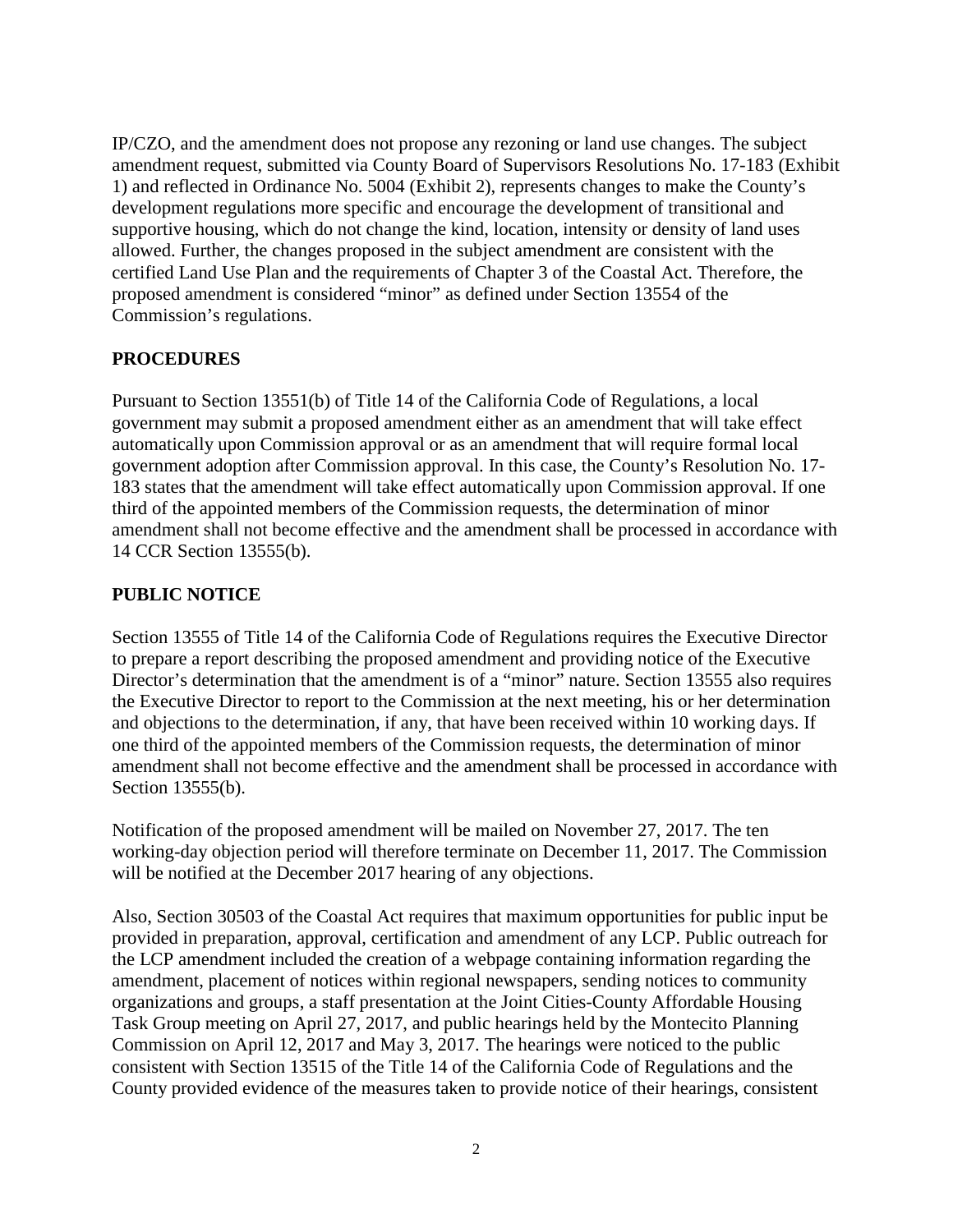with Section 13552 of Title 14 of the California Code of Regulations. Notice of the subject amendment has been distributed to all known interested parties.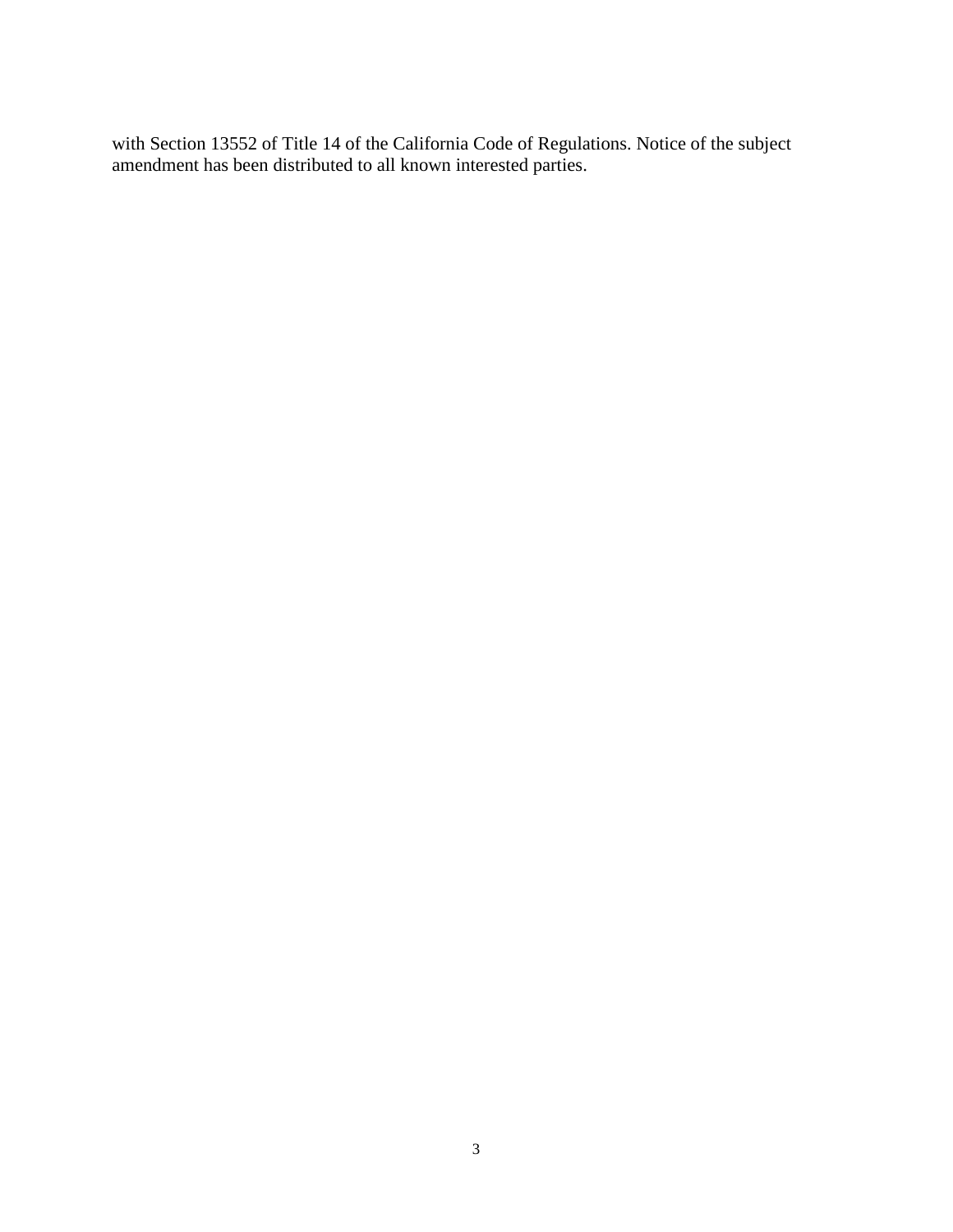# ATTACHMENT 1: RESOLUTION OF THE BOARD OF SUPERVISORS

## COUNTY OF SANTA BARBARA, STATE OF CALIFORNIA

IN THE MATTER OF SUBMITTING TO THE ) CALIFORNIA COASTAL COMMISSION FOR ) RESOLUTION NO. 17 - 183 REVIEW AND CERTIFICATION AN AMENDMENT ) TO THE SANTA BARBARA COUNTY LOCAL ) Case No.: 170RD-00000-00003 COASTAL PROGRAM.

# WITH REFERENCE TO THE FOLLOWING:

•

•

- A. On January 7, 1980, by Resolution No. 80-12, the Board of Supervisors adopted the Santa Barbara County Coastal Land Use Plan; and
- B. On July 19, 1982, by Ordinance No. 3312, the Board of Supervisors adopted Article II, the Coastal Zoning Ordinance (CZO), of Chapter 35 of the Santa Barbara County Code; and
- C. The Board of Supervisors, having found it to be in the interest of the orderly development of the County and important to the preservation of the health, safety, and general welfare of the residents of the county adopted the following amendment to the Santa Barbara County Local Coastal Program:
	- 1. On June 20, 2017, the Board of Supervisors adopted Ordinance No. 5004 (Case No. 170RD-00000-00003) amending Division 2, Definitions, Division 4, Zoning Districts, and Division 7, General Regulations, of Article II, the CZO, of Chapter 35, Zoning, of the Santa Barbara County Code, to implement new regulations regarding the permitting of transitional and supportive housing in compliance with Government Code Section 65583(a)(5).

Ordinance No. 5004 is attached as Exhibit A and is incorporated herein by reference.

- D. This amendment to the Local Coastal Program is consistent with the provisions of the Coastal Act of 1976, the Santa Barbara County Coastal Land Use Plan, the Comprehensive Plan, including all community and area plans, and the requirements of state planning and zoning laws.
- E. On June 20, 2017, the Board of Supervisors held a duly noticed public hearing, as required by Government Code Section 65856, on the proposed ordinance amendment at which hearing the proposed ordinance amendment was explained and comments invited from the persons in attendance.
- F. The Board of Supervisors now wishes to submit the amendment to the California Coastal Commission (CCC) for certification as a minor amendment to the Santa Barbara Local Coastal Program in compliance with California Public Resources Code, Title 14, Section 30514(c) and the California Code of Regulations Section 13554 .
- G. The Board of Supervisors also requests that this amendment take effect immediately upon approval by the CCC without further action by the Board of Supervisors in compliance with the California Code of Regulations, Title 14, Section 1355l(b).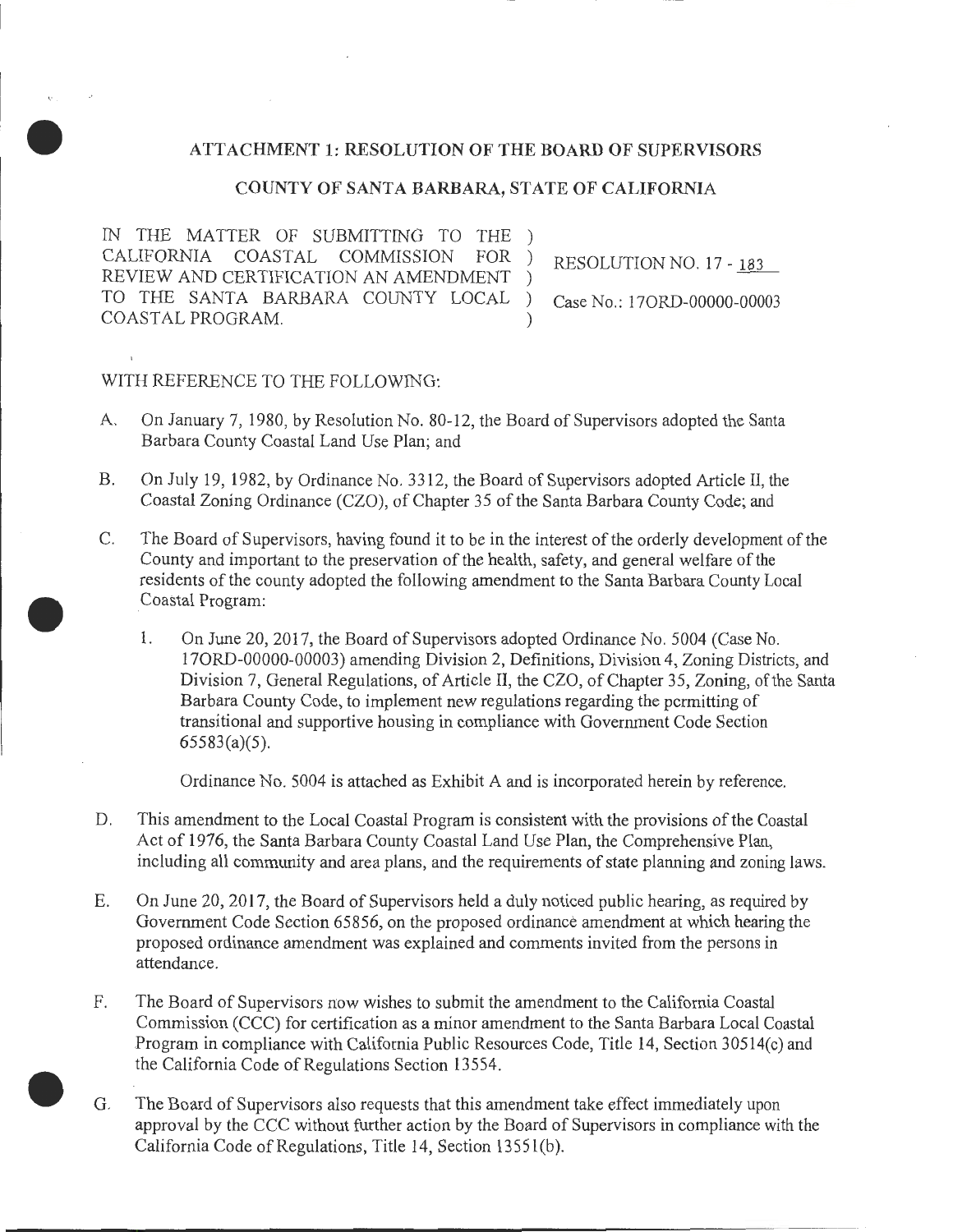Resolution for Submittal of a Minor Local Coastal Program Amendment to the California Coastal Commission Board of Supervisors Hearing Date: September 12, 2017 Attachment 1 - Page 2

NOW, THEREFORE, IT IS HEREBY RESOLVED as follows:

- 1. The above recitations are true and correct.
- 2. Pursuant to the provisions of Government Code Section 65857 and Public Resources Code Section 30514, the Board of Supervisors adopted the above described change in Ordinance No. 5004 as an amendment to the Santa Barbara County Local Coastal Program.
- 3. The Board of Supervisors certifies that this amendment is intended to be carried out in a manner fully in conformity with the California Coastal Act.
- 4. The Board of Supervisors directs the Planning and Development Department to submit this Local Coastal Program amendment to the CCC for review and certification.
- 5. The Chair and the Clerk of this Board are hereby authorized and directed to sign and certify all documents and other materials in accordance with this Resolution to reflect the above described action by the Board of Supervisors.

PASSED, APPROVED, AND ADOPTED by the Board of Supervisors of the County of Santa Barbara, State of California, this 12th day of September, 2017, by the following vote:

AYES: Supervisors Williams, Wolf, Hartmann, Adam, and Lavagnino

NOES: None

ABSTAIN: None

ABSENT: None

 $\sigma$  ...  $\Box$ 

JOAN HARTMANN, CHAIR BOARD OF SUPERVISORS COUNTY OF SANTA BARBARA

ATTEST:

MONA MIYASATO, COUNTY EXECUTIVE OFFICER CLERK OF THE BOARD

sa Bules

•

•

•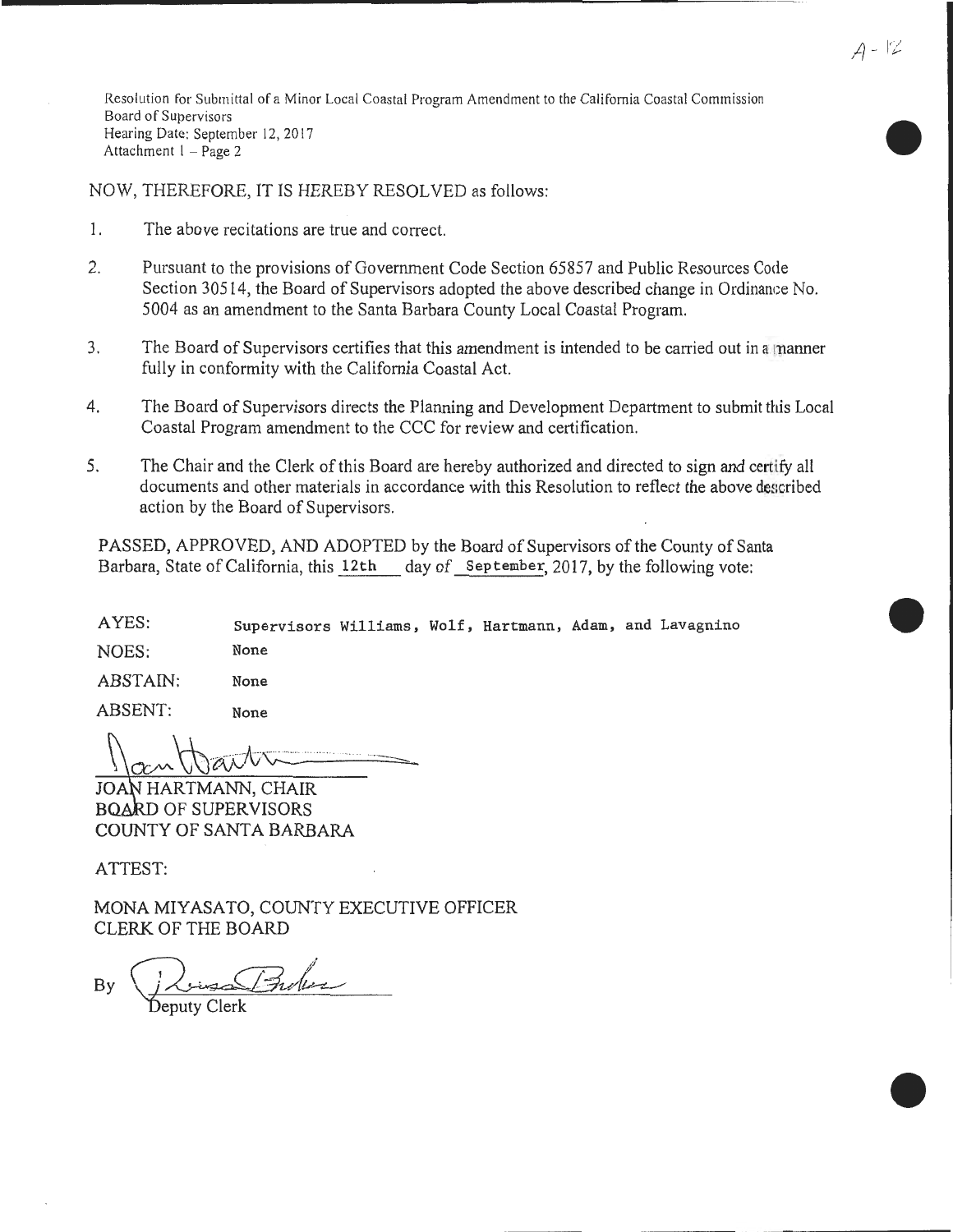Resolution for Submittal of a Minor Local Coastal Program Amendment to the California Coastal Commission Board of Supervisors Hearing Date: September 12, 20 17 Attachment 1 - Page 3

APPROVED AS TO FORM:

MICHAEL C. GHIZZONI COUNTY COUNSEL

•

•

•

Milanch R Hurtey By

Exhibit A- Ordinance No. 5004 (Case No. 170RD-00000-00003)

G:\GROUP\COMP\Comp Plan Elements\Housing\20 15-23 Housing Element\Housing Element Implementation\Program 2.8- Transitional and Supportive Housing\Hearings\BOS (Admin Agenda)\Attachment I - BOS Reso.doc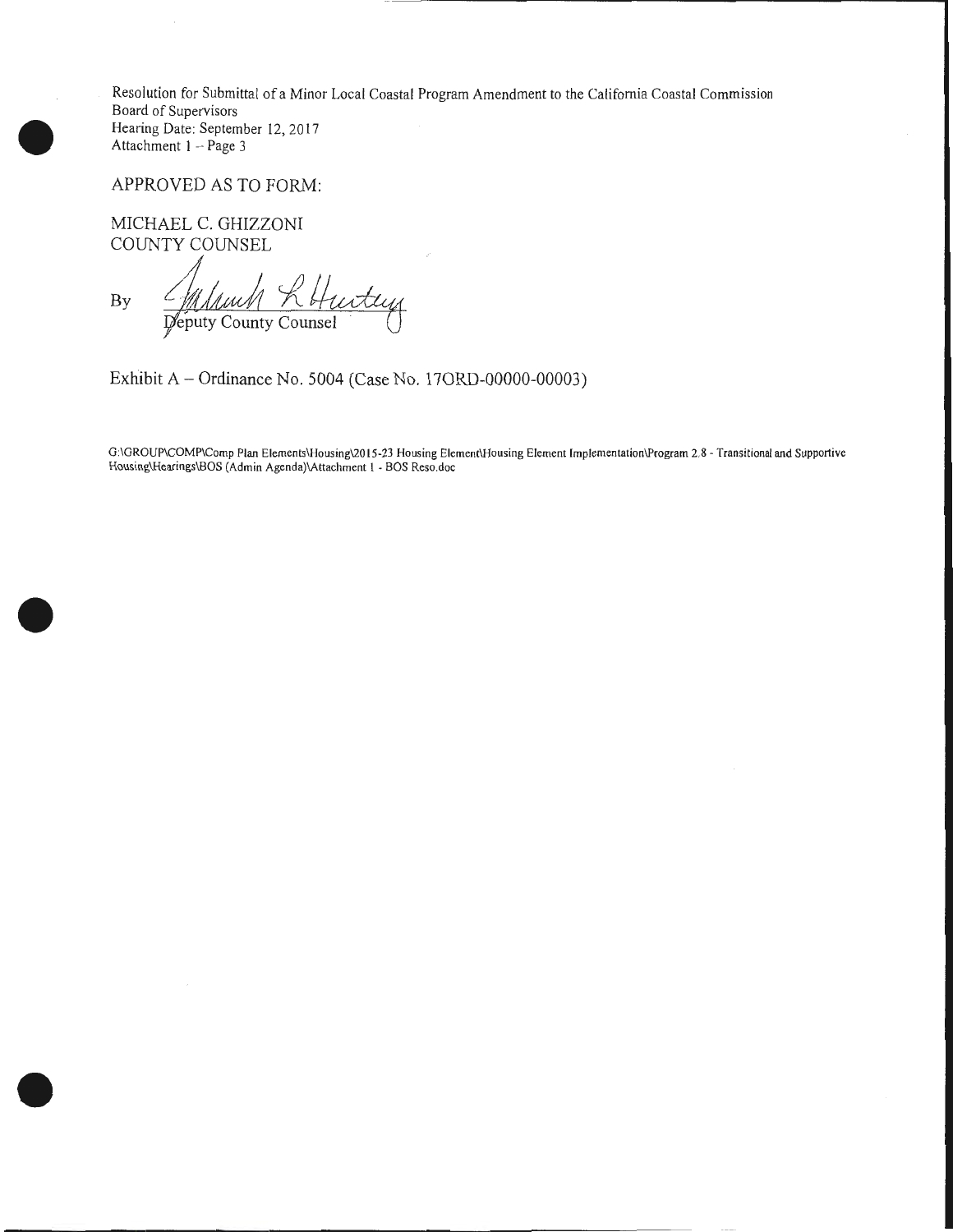#### OCT 1 6 2017

#### ATTACHMENT 7: COASTAL ZONING ORDINANCE AMENDMENTS

### ORDINANCE NO. \_\_\_\_\_\_\_

ri.c:::://c://c://e

AN ORDINANCE AMENDING ARTICLE II, THE COASTAL ZONING ORDINANCE, OF CHAPTER 35, ZONING, OF THE SANTA BARBARA COUNTY CODE BY AMENDING DIVISION 2, DEFINITIONS, DIVISION 4, ZONING DISTRICTS, AND DIVISION 7, GENERAL REGULATIONS, TO IMPLEMENT NEW REGULATIONS REGARDING THE PERMITTING OF TRANSITIONAL AND SUPPORTIVE HOUSING.

### Case No. 170RD-00000-00003

The Board of Supervisors of the County of Santa Barbara ordains as follows:

### SECTION 1:

DIVISION 2, Definitions, of Article II, the Coastal Zoning Ordinance (CZO), of Chapter 35, Zoning, of the Santa Barbara County Code, is amended to amend Section 35-58, Definitions, to revise the definition of "Special Care Home" and add the following definitions of "Supportive Housing," "Target Population," and "Transitional Housing" to read as follows:

Special Care Home: A residential home providing non-medical care and supervision (also known as a "Group Home-Children," "Transitional Home-Housing, including substance abuse recovery," "Adult Residential Home," "Supportiveed Housing," "Residential Care Facility for the Elderly or Handicapped," or "Foster Home." Note: Homes which serve six or fewer persons shall be considered a residential use, subject to the regulations for any other residential dwelling in the applicable zone, and the residents and operators of the home shall be considered a family.

Supportive Housing: Housing with no limit on length of stay, that is occupied by the target population, and that is linked to an onsite or offsite service that assists the supportive housing resident in retaining the housing, improving his or her health status, and maximizing his or her ability to live and, when possible, work in the community. (See Government Code Section 65582(g).)

Target Population: Persons with low incomes who have one or more disabilities, including mental illness, HIV or AIDS, substance abuse, or other chronic health condition, or individuals eligible for services provided pursuant to the Lanterman Developmental Disabilities Services Act (Division 4.5 (commencing with Section 4500) of the Welfare and Institutions Code) and may include, among other populations, adults, emancipated minors, families with children, elderly persons, young adults aging out of the foster care system, individuals exiting from institutional settings, veterans, and homeless people. (See Government Code Section 65582(i).)

Transitional Housing: Buildings configured as rental housing developments, but operated under program requirements that require the termination of assistance and recirculating of the assisted unit to another eligible program recipient at a predetermined future point in time that shall be no less than six months from the beginning of the assistance. (See Government Code Section 65582(j).)

# SECTION 2:

DIVISION 4, Zoning Districts, of Article II, the CZO, of Chapter 35, Zoning, of the Santa Barbara County Code, is amended to amend Section 35-68.3, Permitted Uses, of Section 35-68, AG-I - Agriculture I, to read as follows: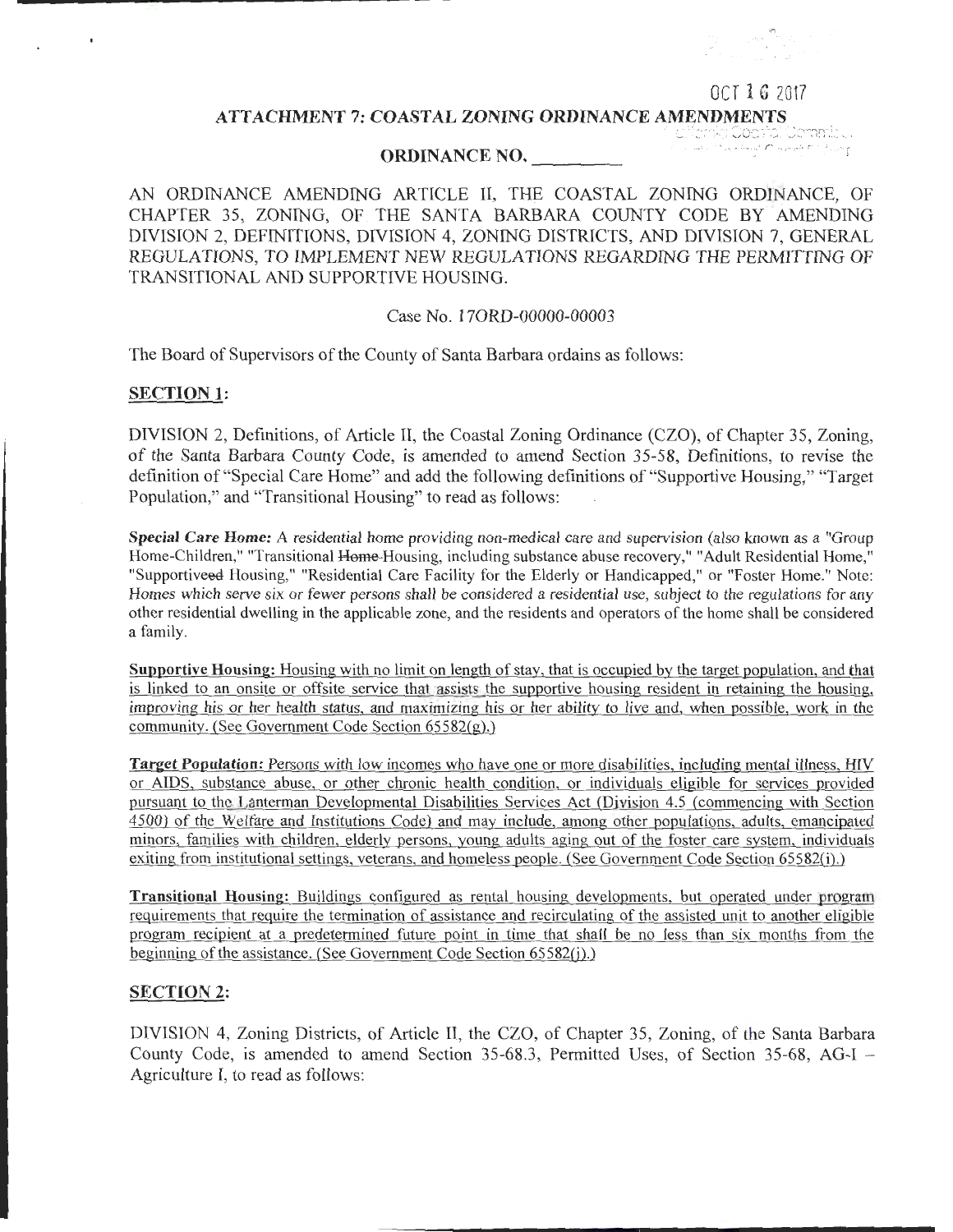### *Section 35-68.3 Permitted Uses.*

l. All types of agriculture and farming except a dairy, hog ranch, animal feed yard, or animal sales yard, subject to the limitations hereinafter provided in this Section 35-68.

\_\_\_\_\_\_\_\_\_\_\_\_\_\_ .........

- 2. Raising of animals not to exceed one horse, mule, cow, llama or ostrich; or three goats, hogs, or other livestock not specifically enumerated herein, shall be permitted for each 20,000 square feet of gross area of the lot upon which the same are kept. In no case shall more than three hogs be kept on any such lot.
- 3. Private kennels, and small animals and poultry raising limited to reasonable family use on a noncommercial basis.
- 4. Sale of agricultural products pursuant to the provisions of Section 35-131 (Agricultural Sales).
- 5. Greenhouses, hothouses, other plant protection structures, and related development, i.e., packing shed, parking, driveways, etc.; however, for any development of 20,000 square feet or more and all additions which when added to existing development total 20,000 square feet or more, a Development Plan shall be submitted, processed, and approved as provided in Section 35-174 (Development Plans). For any greenhouse or related development, packing and shipping facility, and shade and hoop structure in the Carpinteria Valley additional regulations of the Carpinteria Agricultural (CA) Overlay District (Section 35-l02F) shall apply.
- 6. One single family dwelling unit per legal lot. Such dwelling may be a mobile home certified under the National Mobile Home Construction and Safety Standards Act of 1974 (42 U.S.C. Section 5401 *et seq.)*  on a permanent foundation system, pursuant to Health & Safety Code Section 18551, subject to the provisions of Section 35-141 (General Regulations).
- 7. One guest house or artist studio per legal lot subject to the provisions of Section 35-120 (General Regulations) and accessory to the primary residential use of the same lot.
- 8. Home occupations, subject to the provisions of Section 35-121 (General regulations) and accessory to a residential use of the same lot.
- 9. One Attached Residential Second Unit per legal lot zoned AG-1-5, AG-1-10 or AG-1-20, subject to the provisions of Section 35-142 (Residential Second Units).
- 10. Special Care Homes, subject to the provisions of Section 35-143 (Community Care Facilities).
- 11. Transitional and Supportive Housing, subject to the provisions of Section 35-143.5 (Transitional and Supportive Housing).
- 1+2. Uses, buildings and structures accessory and customarily incidental to the above uses.

# SECTION 3:

DIVISION 4, Zoning Districts, of Article II, the CZO, of Chapter 35, Zoning, of the Santa Barbara County Code, is amended to amend Section 35-69.3, Permitted Uses, of Section 35-69, AG-II - Agriculture II, to read as follows:

# *Section 35-69.3 Permitted Uses.*

- l. All types of agriculture and farming, including commercial raising of animals, subject to the limitations hereinafter provided in this Section 35-69.
- 2. Sale of agricultural products pursuant to the provisions of Section 35-131 (Agricultural Sales).
- 3. Commercial boarding of animals.
- 4. Private and/or commercial kennels.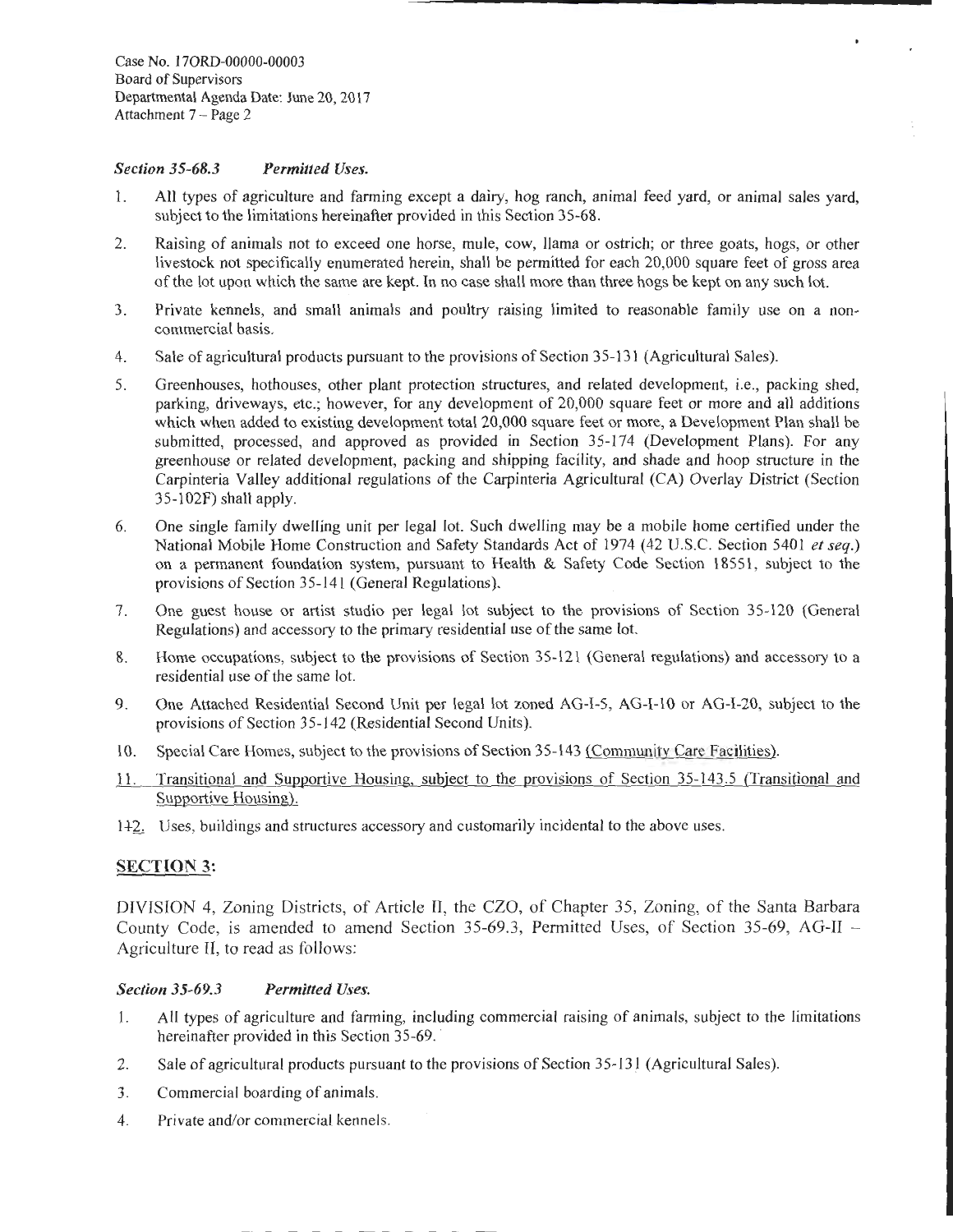- 5. One single family dwelling unit per legal lot. Such dwelling may be a mobile home certified under the National Mobile Home Construction and Safety Standards Act of 1974 (42 U.S.C. Section 5401 *et seq.)*  on a permanent foundation system, pursuant to Health  $\&$  Safety Code Section 18551, subject to the provisions of Section 35-141 (General Regulations).
- 6. One guest house or artist studio per legal lot subject to the provisions of Section 35-120 (General Regulations) and accessory to the primary residential use located on the same lot.
- 7. Greenhouses, hothouses, or other plant protection structures, and related development, i.e., packing shed, parking, driveways, etc.; however, for any development of 20,000 square feet or more and all additions which when added to existing development total 20,000 square feet or more, a development plan shall be submitted, processed, and approved as provided in Section 35-174 (Development Plans).
- 8. On-shore oil development, including exploratory and production wells, pipelines, storage tanks, processing facilities for on-shore oil and gas, and truck terminals subject to the requirements set forth in DIVISION 9, OIL & GAS FACILITIES.
- 9. Excavation or quarrying of building or construction materials, including diatomaceous earth, subject to the provisions of Section 35-177 (Reclamation Plans).
- 10. Home occupations, subject to the provisions of Section 35-121 (General Regulations) and accessory to a residential use located on the same lot.
- II. Special Care Homes, subject to the provisions of Section 35-143 (Community Care Facilities).
- 12. Transitional and Supportive Housing, subject to the provisions of Section 35-143.5 (Transitional and Supportive Housing).
- 123. Uses, buildings and structures accessory and customarily incidental to the above uses.

# **SECTION 4:**

DIVISION 4, Zoning Districts, of Article II, the CZO, of Chapter 35, Zoning, of the Santa Barbara County Code, is amended to amend Section 35-70.3, Permitted Uses, of Section 35-70, RR- Rural Residential, to read as follows:

# *Section 35-70.3 Permitted Uses.*

- 1. All types of agriculture and farming except a dairy, hog ranch, animal feed yard, or animal sales yard, subject to the limitations hereinafter provided in this Section 35-70.
- 2. Raising of animals not to exceed one horse, mule, cow, llama or ostrich, or other livestock not specifically enumerated herein; or three goats, hogs; shall be permitted for each 20,000 square feet of gross area of the lot upon which the same are kept. In no event shall more than three hogs be kept on any such lot.
- 3. Sale of agricultural products pursuant to the provisions of Section 35-131 (Agricultural Sales).
- 4. One single family dwelling unit per legal lot. Such dwelling may be a mobile home certified under the National Mobile Home Construction and Safety Standards Act of 1974 ( 42 U.S.C. Section 5401 *et seq.)*  on a permanent foundation system, pursuant to Health & Safety Code Section 18551, subject to the provisions of Section 35-141 (General Regulations).
- 5. One guest house or artist studio per legal lot, subject to the provisions of Section 35-120 (General Regulations) and accessory to the primary residential use of the same lot.
- 6. Home occupations, subject to the provisions of Section 35-121 (General Regulations) and accessory to a residential use of the same lot.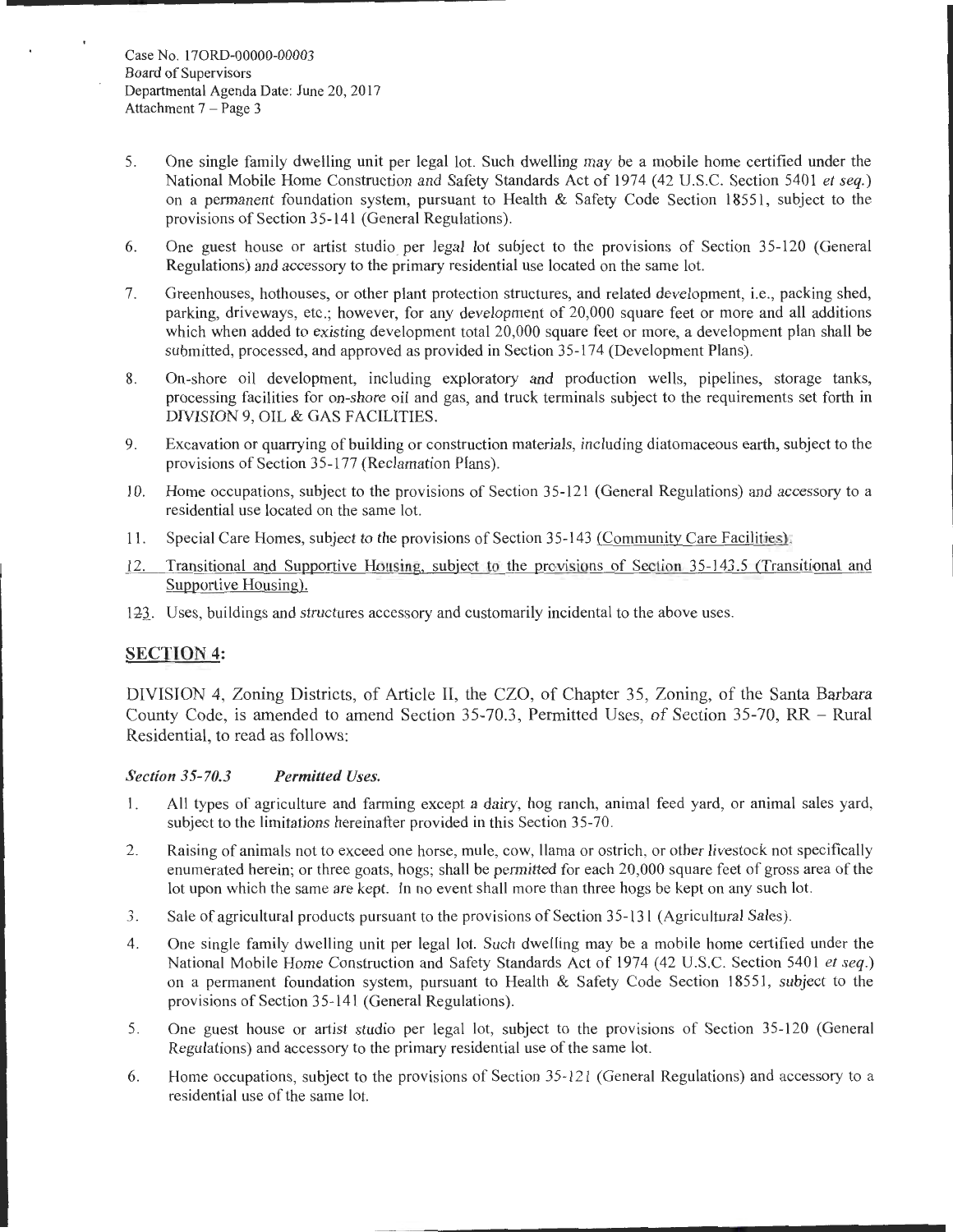- 7. Greenhouses, hothouses, or other plant protection structures not exceeding 300 square feet.
- 8. The keeping of animals and poultry subject to the R-1/E-1 provisions of Section 35-71.12, Subsections 3. through 9., only (Animals).
- 9. One Attached or Detached Residential Second Unit per legal lot subject to the provisions of Section 35- 142 (Residential Second Units).
- 10. Special Care Homes, subject to the provisions of Section 35-143 (Community Care Facilities).
- 11. Transitional and Supportive Housing, subject to the provisions of Section 35-143.5 (Transitional and Supportive Housing).
- 1+2\_. Uses, buildings and structures which are customarily incidental to the above uses.

# **SECTION 5:**

DIVISION 4, Zoning Districts, of Article II, the CZO, of Chapter 35, Zoning, of the Santa Barbara County Code, is amended to amend Section 35-71.3, Permitted Uses, of Section 35-71, R-1/E-1  $-$ Single-Family Residential, to read as follows:

### *Section 35-71.3 Permitted Uses*

- 1. One single-family dwelling per legal lot. Such dwelling may be a mobile home certified under the National Mobile Home Construction and Safety Standards Act of 1974 (42 U.S.C. Section 5401 *et seq.)*  on a permanent foundation system, pursuant to Health & Safety Code Section 18551, and subject to the provisions of Section 35-141.
- 2. One guest house or artist studio, subject to the provisions in Section 35-120 (General Regulations) and accessory to the primary residential use of the same lot.
- 3. Home occupations subject to the provisions of Section 35-121. (General Regulations) and accessory to a residential use of the same lot.
- 4. Orchards, truck and flower gardens, and the raising of field crops, provided there is no sale on the property of the products produced.
- 5. Greenhouses, hothouses, and other plant protection structures subject to all of the following:
	- a. The structure is accessory to either a residential or agricultural use of the same lot.
	- b. The structure shall not exceed a gross floor area of 300 square feet.
	- c. The structure is used only for the propagation and cultivation of plants.
	- d. No advertising sign, commercial display room, or sales stand is maintained on the same lot in connection therewith.
- 6. The keeping of animals and poultry accessory to the primary residential use located on the same lot and subject to the provisions of Section 35-71.12.
- 7. Public parks, public playgrounds, and community centers operated by a public agency.
- 8. One Attached or Detached Residential Second Unit subject to the provisions of Section 35-142 (Residential Second Units).
- 9. Special Care Homes, subject to the provisions of Section 35-143 (Community Care Facilities).
- 10. Transitional and Supportive Housing, subject to the provisions of Section 35-143 .5 (Transitional and Supportive Housing).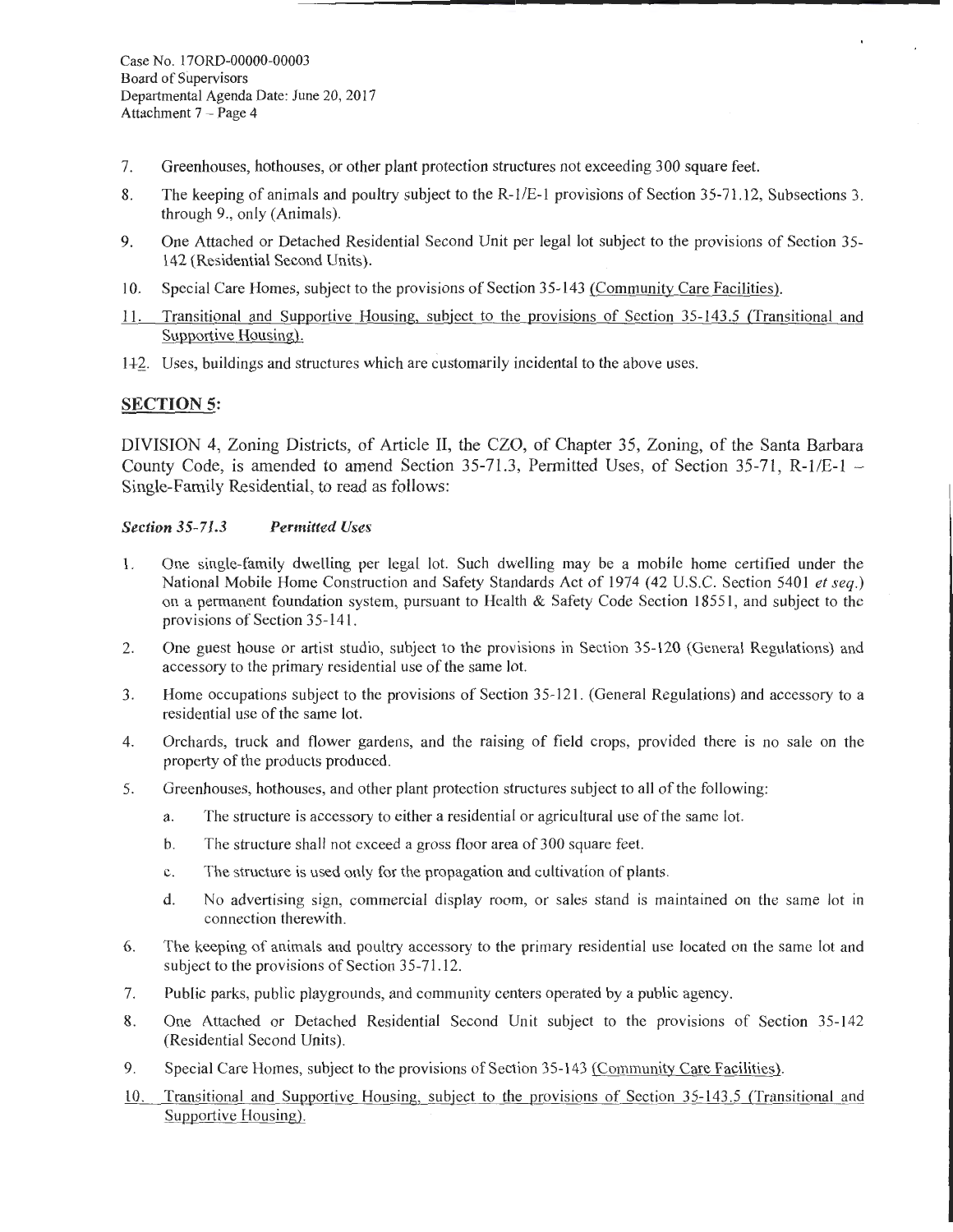Case No. 170RD-00000-00003 Board of Supervisors Departmental Agenda Date: June 20, 2017 Attachment 7 - Page 5

101. Uses, buildings, and structures accessory and customarily incidental to the above uses. When accessory to dwellings, said uses, buildings and structures shall be for the exclusive use of the residents of the premises and their guests and shall not involve the maintenance of a commercial enterprise on the premises.

## SECTION 6:

DIVISION 4, Zoning Districts, of Article II, the CZO, of Chapter 35, Zoning, of the Santa Barbara County Code, is amended to amend Section 35-72.3, Permitted Uses, of Section 35-72, R-2 - Two Family Residential, to read as follows:

### *Section 35-72.3 Permitted Uses*

- 1. One single family dwelling or one two family dwelling, i.e., duplex, per legal lot.
- 2. Special Care Homes, subject to the provisions of Section 35-143 (Community Care Facilities).
- 3. Transitional and Supportive Housing, subject to the provisions of Section 35-143.5 (Transitional and Supportive Housing).
- $\frac{34}{2}$ . Home occupations subject to the provisions of Section 35-121 (General Regulations) and accessory to a residential use of the same lot.
- 42\_. Orchards, truck and flower gardens, and the raising of field crops, provided there is no sale on the property of the products produced.
- *.§.§\_.* Greenhouses, hothouses, and other plant protection structures subject to all of the following:
	- a. The structure is accessory to either a residential or agricultural use of the same lot.
	- b. The structure shall not exceed a gross floor area of 300 square feet.
	- c. The structure is used only for the propagation and cultivation of plants.
	- d. No advertising sign, commercial display room, or sales stand is maintained on the same lot in connection therewith.
- *6].* The keeping of animals and poultry accessory to a residential use located on the same lot and subject to the provisions of Section 35-71.12 (R-1/E-1, Animals).
- 78. Public parks, public playgrounds, and community centers operated by public agencies.
- &2\_. Uses, buildings, and structures accessory and customarily incidental to the above uses. When accessory to dwellings, said uses, buildings and structures shall be for the exclusive use of the residents of the premises and their guests and shall not involve the maintenance of a commercial enterprise on the premises.

### SECTION 7:

DIVISION 4, Zoning Districts, of Article II, the CZO, of Chapter 35, Zoning, of the Santa Barbara County Code, is amended to amend Section 35-73.3, Permitted Uses, of Section 35-73, EX-1 - One-Family Exclusive Residential, to read as follows:

### *Section 35-73.3 Permitted Uses.*

1. One single-family dwelling per legal lot. Such dwelling may be a mobile home certified under the National Mobile Home Construction and Safety Standards Act of 1974 (42 U.S.C. Section 5401 et seq.) on a permanent foundation system, pursuant to Health & Safety Code Section 18551 , and subject to the provisions of Section 35-141 (General Regulations). Except as provided herein, trailers in any condition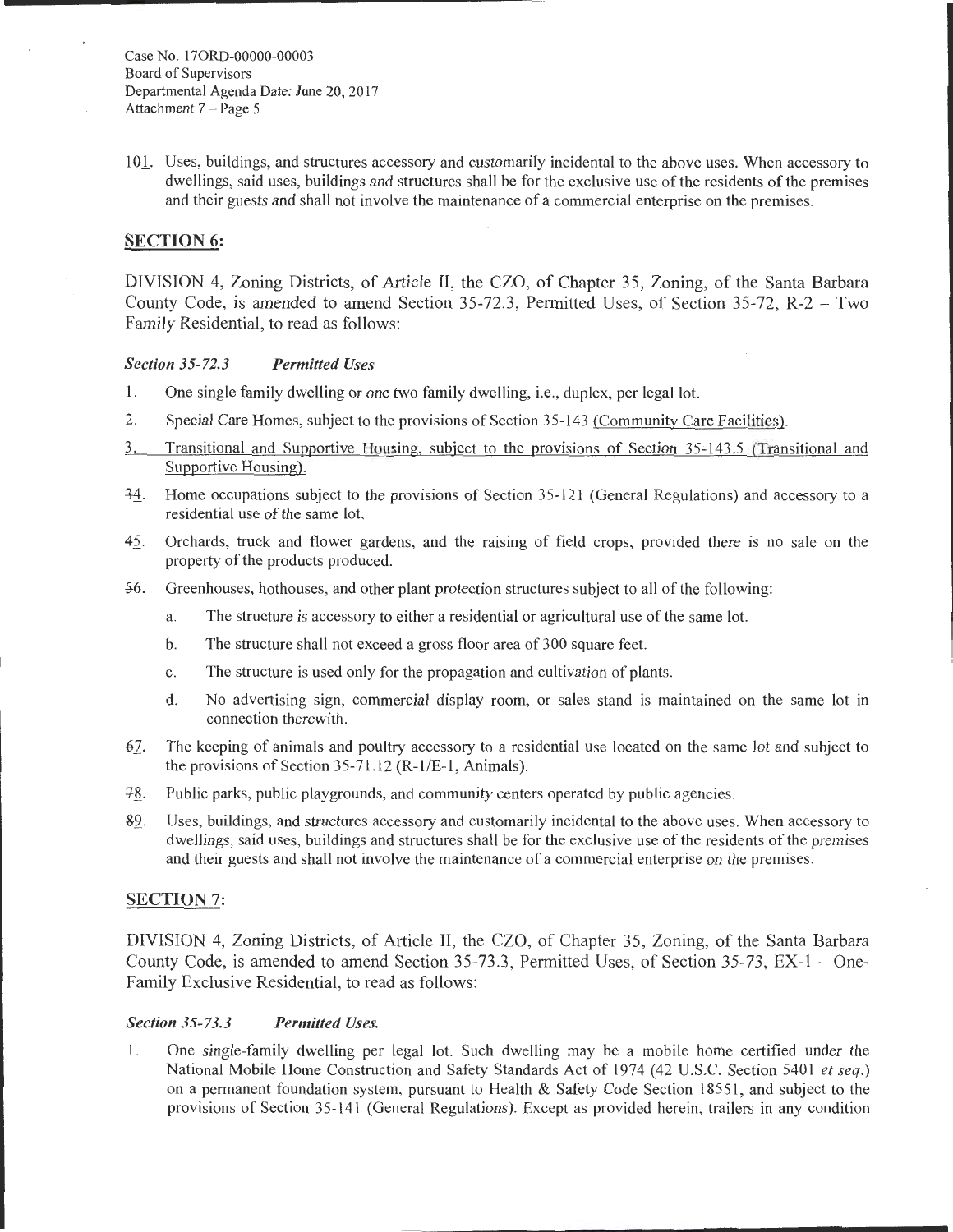Case No. 170RD-00000-00003 Board of Supervisors Departmental Agenda Date: June 20, 20 17 Attachment  $7 - Page 6$ 

shall not be used for any purpose.

2. One guest house or artist studio, subject to the provisions in Section 35-120 (General Regulations) and accessory to the primary residential use of the same lot.

*()* 

- 3. Golf courses and facilities incidental and subordinate to such use (e.g., restaurant, pro shop) but not including commercial driving tees, ranges, putting courses or miniature golf courses.
- 4. Parks, playgrounds, and community facilities operated by a non-profit homeowners association.
- 5. Orchards, truck and flower gardens, and the raising of field crops.
- 6. Greenhouses, hothouses, and other plant protection subject to all of the following:
	- a. The structure is accessory to either a residential or agricultural use of the same lot.
	- b. The structure shall not exceed a gross floor area of 300 square feet.
	- c. The structure is used only for the propagation and cultivation of plants.
	- d. No advertising sign, commercial display room, or sales stand is maintained on the same lot in connection therewith.
- 7. The keeping of animals and poultry subject to the provisions of Section 35-71.12 and accessory to the primary residential use of the same lot.
- 8. Home occupations subject to the provisions of Section 35-121 (General Regulations) and accessory to a residential use of the same lot.
- 9. One Attached or Detached Residential Second Unit subject to the provisions of Section 35-142 (Residential Second Units).
- 10. Special Care Homes, subject to the provisions of Section 35-143 (Community Care Facilities).
- ll. Transitional and Supportive Housing, subject to the provisions of Section 35-143.5 (Transitional and Supportive Housing).
- 1+2\_. Uses, buildings, and structures accessory and customarily incidental to the above uses. When accessory to dwellings, said uses, buildings and structures shall be for the exclusive use of the residents of the premises and their guests and shall not involve the maintenance of a commercial enterprise on the premises.

# **SECTION 8:**

DIVISION 4, Zoning Districts, of Article II, the CZO, of Chapter 35, Zoning, of the Santa Barbara County Code, is amended to amend Section 35-74.4, Permitted Uses, of Section 35-74, DR - Design Residential, to read as follows:

### *Section 35-74.4 Permitted Uses.*

- I. Single family, duplex, triplex, and multi-family dwelling units, including developments commonly known as row houses, town houses, condominiums, cluster, and community apartment projects.
- 2. Parking lots, carports, and garages designed and used for individual units within the district and either adjacent to such units or centrally located to serve a group of units.
- 3. Non-Residential Child Care Centers, that are accessory and subordinate to uses permitted by this Section 35-74.4, for use by on-site residents and/or employees of the development, when sited and designed to ensure compatibility with other permitted uses on the project site and on adjacent parcels.
- 4. Golf courses.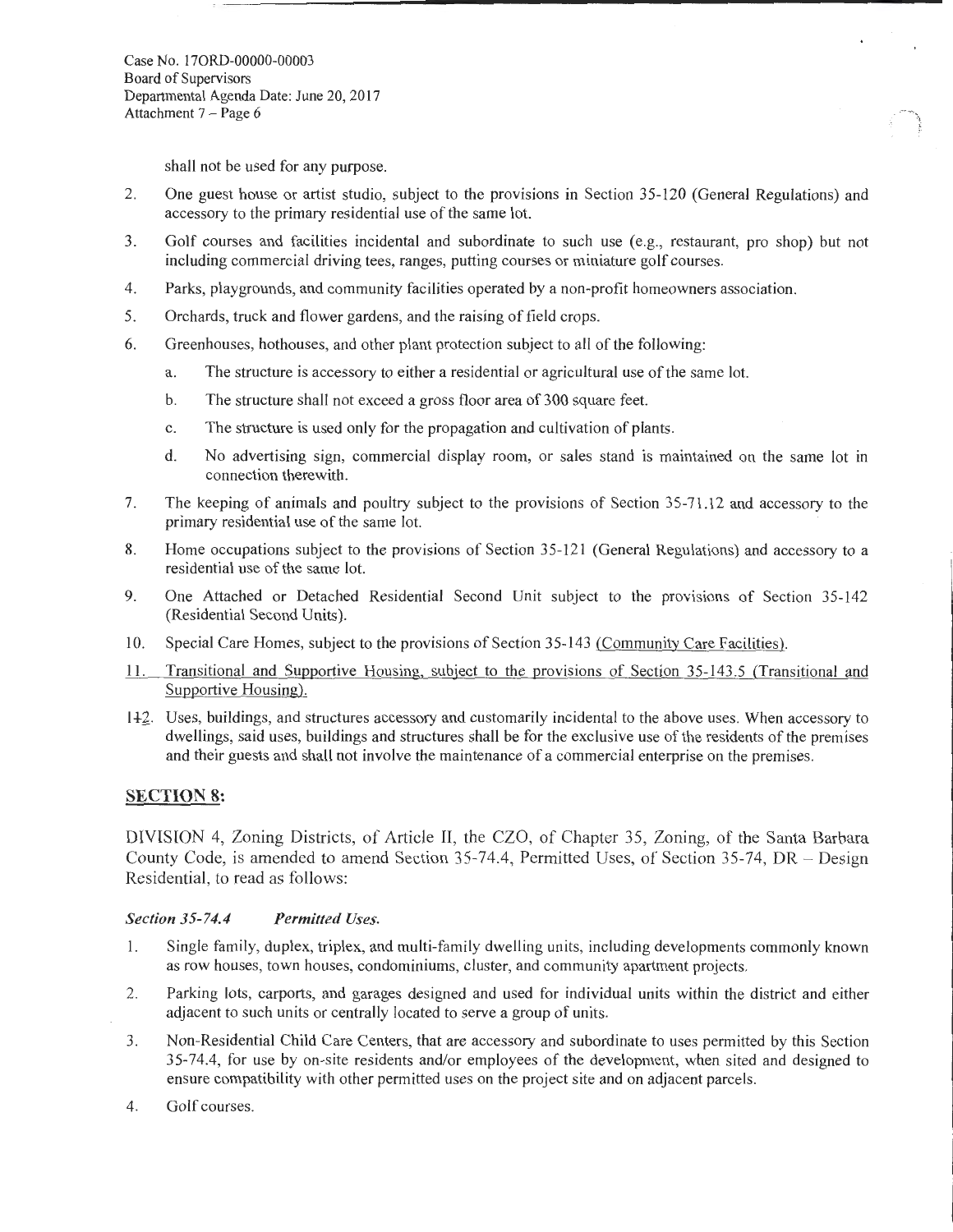- 5. Public parks, public playgrounds, and community centers.
- 6. Home occupations, subject to the provisions of Section 35-121 (General Regulations) and accessory to a residential use of the same lot.)
- 7. The keeping of animals accessory to a residential use located on the same lot and subject to the provisions of Section 35-419.12 (R-1/E-1, Animals).
- 8. Greenhouses, hothouses, and other plant protection structures subject to all of the following:
	- a. The structure is accessory to either a residential or agricultural use of the same lot.
	- b. The structure shall not exceed a gross floor area of 300 square feet.
	- c. The structure is used only for the propagation and cultivation of plants.
	- d. No advertising sign, commercial display room, or sales stand is maintained on the same lot in connection therewith.
- 9. Special Care Homes, subject to the provisions of Section 35-143 (Community Care Facilities).
- 10. Transitional and Supportive Housing, subject to the provisions of Section 35-143.5 (Transitional and Supportive Housing).
- 101. Uses, buildings, and structures accessory and customarily incidental to the above uses. When accessory to dwellings, said uses, buildings and structures shall be for the exclusive use of the residents of the premises and their guests and shall not involve the maintenance of a commercial enterprise on the premises.

# **SECTION 9:**

DIVISION 4, Zoning Districts, of Article II, the CZO, of Chapter 35, Zoning, of the Santa Barbara County Code, is amended to amend Section 35-75.7, Permitted Uses, of Section 35-75, PRD - Planned Residential Development, to read as follows:

# *Section 35-75.7 Permitted Uses.*

- 1. Residential units, either attached or detached, including single family dwellings, duplexes, row houses, town houses, apartments, and condominiums.
- 2. Recreational facilities, including but not limited to tennis courts, swimming pools, playgrounds, and parks for the private use of the residents of the development, provided such facilities are not operated for remuneration.
- 3. Laundromat, meeting rooms, for use by residents of the development.
- 4. Where required by the Coastal Land Use Plan, resort visitor-serving facilities.
- 5. Home Occupations, subject to the provisions of Section 35-121 (General Regulations).
- 6. Non-Residential Child Care Centers, that are accessory and subordinate to uses permitted by this Section 35-75.7, for use by on-site residents and/or employees of the development, when sited and designed to ensure compatibility with other permitted uses on the project site and on adjacent parcels.
- 7. Special Care Homes, subject to the provisions of Section 35-143 (Community Care Facilities).
- 8. Transitional and Supportive Housing, subject to the provisions of Section 35-143.5 (Transitional and Supportive Housing).
- &2.. The keeping of household pets accessory to a residential use of a dwelling located on the lot on which the animal keeping occurs provided that: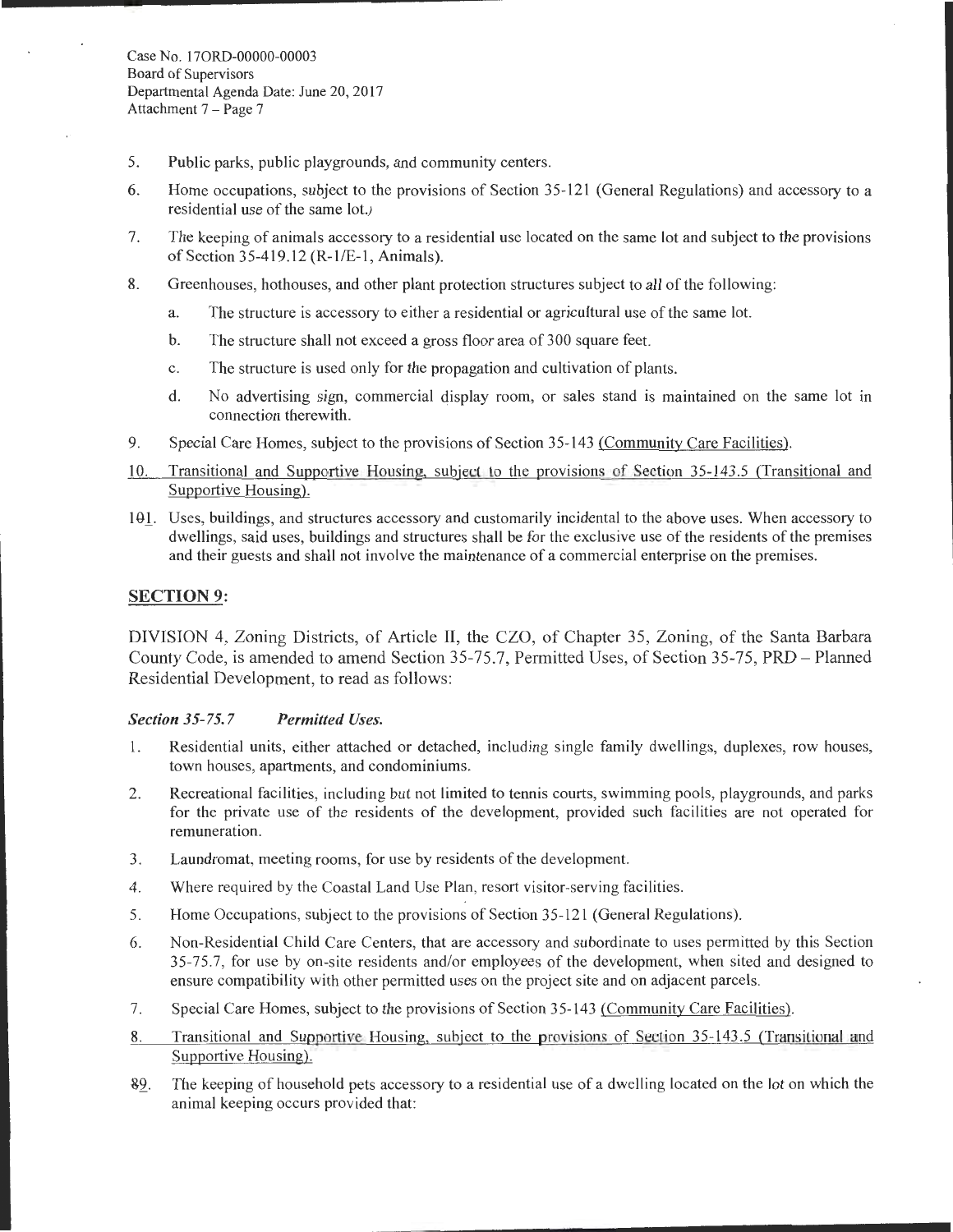- a. There shall not be more than three dogs permitted on any one lot.
- b. Such animals are for the domestic use of the residents of the lot only and are not kept for commercial purposes.
- c. The keeping of such animals is not injurious to the health, safety or welfare of the neighborhood and does not create offensive noise or odor as determined by the Director after advice from the Animal Services Division of the County Public Health Department.
- d. Enclosures for such small animals shall be no closer than 25 feet to any dwelling located on another lot.
- e. No rooster or peacock shall be kept or raised on the lot.

910. Uses, buildings, and structures accessory and customarily incidental to the above uses.

### SECTION 10:

DIVISION 4, Zoning Districts, of Article II, the CZO, of Chapter 35, Zoning, of the Santa Barbara County Code, is amended to amend Section 35-76.4, Permitted Uses, of Section 35-76, SR-M - Medium Density Student Residential, to read as follows:

#### *Section 35-76.4 Permitted Uses.*

- I. One single family dwelling unit, one two-family dwelling or multi-unit dwellings.
- 2. Transitional and Supportive Housing, subject to the provisions of Section 35-143.5 (Transitional and Supportive Housing).
- 23. Parking lots, carports, and garages designed and used for individual units within the development and either adjacent to such units or centrally located to serve a group of units. The required parking may be located on lots within 500 feet of the lot containing the development requiring such parking, subject to conditions which will insure permanent maintenance of such parking spaces so long as the development exists.
- 34. Accessory uses, buildings, and structures which are incidental, and subordinate to, permitted uses and not involving the maintenance of a commercial enterprise on the premises.
- 42. Public parks, public playgrounds, and community centers.
- 56. Home occupations, subject to the provisions of Section 35-121 (General Regulations).
- *61.* Orchard, truck and flower gardens, and the raising of field crops, provided there is no sale on the property of the products produced.
- +~. Greenhouses, hothouses, and other plant protection structures not exceeding 300 square feet, used only for the propagation and cultivation of plants, provided no advertising sign, commercial display room, or sales stand is maintained in connection therewith.
- 82. Non-Residential Child Care Centers, that are accessory and subordinate to uses permitted by this Section 35-76.4, for use by on-site residents and/or employees of the development; when sited and designed to ensure compatibility with other permitted uses on the project site and on adjacent parcels.

### SECTION 11:

DIVISION 4, Zoning Districts, of Article II, the CZO, of Chapter 35, Zoning, of the Santa Barbara County Code, is amended to amend Section 35-77.4, Permitted Uses, of Section 35-77, SR-H - High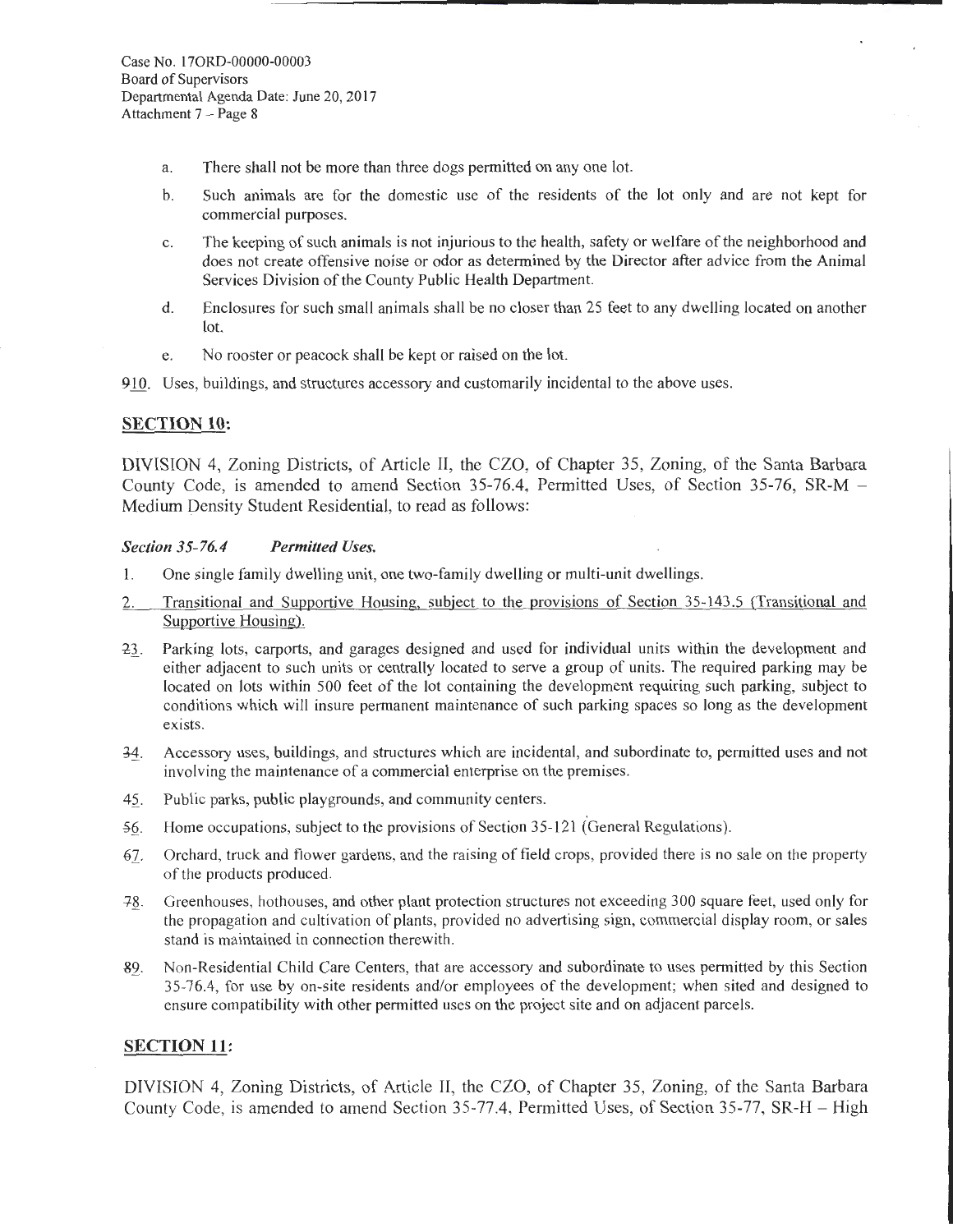Case No. 170RD-00000-00003 Board of Supervisors· Departmental Agenda Date: June 20, 2017 Attachment 7 - Page 9

Density Student Residential, to read as follows:

#### *Section 35-77.4 Permitted Uses.*

- 1. One single family dwelling unit, one two-family dwelling or multi unit dwellings.
- 2. Transitional and Supportive Housing, subject to the provisions of Section 35-143.5 (Transitional and Supportive Housing).
- 23. Dormitories, student housing facilities, residence halls, sororities and fraternities located in an area where such facilities are to be used by students of an educational institution.
- ~4 . Parking lots, carports, and garages designed and used for individual units within the development and either adjacent to such units or centrally located to serve a group of units. The required parking may be located on lots within 500 feet of the lot containing the development requiring such parking, subject to conditions which will insure permanent maintenance of such parking spaces so long as the development exists.
- 45. Accessory uses, buildings, and structures which are incidental, and subordinate to, permitted uses and not involving the maintenance of a commercial enterprise on the premises.
- 56. Public parks, public playgrounds, and community centers.
- 67. Home occupations, subject to the provisions of Section 35-121 (General Regulations).
- 18. Orchard, truck and flower gardens, and the raising of field crops, provided there is no sale on the property of the products produced.
- 89. Greenhouses, hothouses, and other plant protection structures not exceeding 300 square feet, used only for the propagation and cultivation of plants, provided no advertising sign, commercial display room, or sales stand is maintained in connection therewith.
- 910. Non-Residential Child Care Centers, that are accessory and subordinate to uses permitted by this Section 35-77.4, for use by on-site employees of the development, when sited and designed to ensure compatibility with other permitted uses on the project site and on adjacent parcels.
- 101. Emergency Shelter.

### SECTION 12:

DIVISION 4, Zoning Districts, of Article II, the CZO, of Chapter 35, Zoning, of the Santa Barbara County Code, is amended to amend Section 35-77A.3, Permitted Uses, of Section 35-77A,  $C-1$ Limited Commercial, to read as follows:

#### *Section 35-77A.3 Permitted Uses.*

- l. Retail stores, shops or establishments supplying commodities for travelers, as well as residents in the surrounding neighborhood, provided that such enterprises are conducted entirely within an enclosed building, such as bakeries, ice cream shops, grocery and liquor stores, hardware and appliance stores, clothing and shoe stores, sporting goods stores, pet shops, prescription pharmacies, florist shops, automobile accessory stores, garden supply stores and other similar uses, but not including uses which are incompatible with their adjoining residential uses due to noise, glare, odor and hazardous material concerns, such as amusement enterprises, miniature golf courses, automobile and machinery sales or service establishments, music recording studios, pool supply stores or car washes.
- 2. Service uses conducted entirely indoors such as laundry, laundromats, dry-cleaning sub-stations, barber shops, beauty parlors, shoe repair and tailor shops, photography studios, radio and repair shops, physical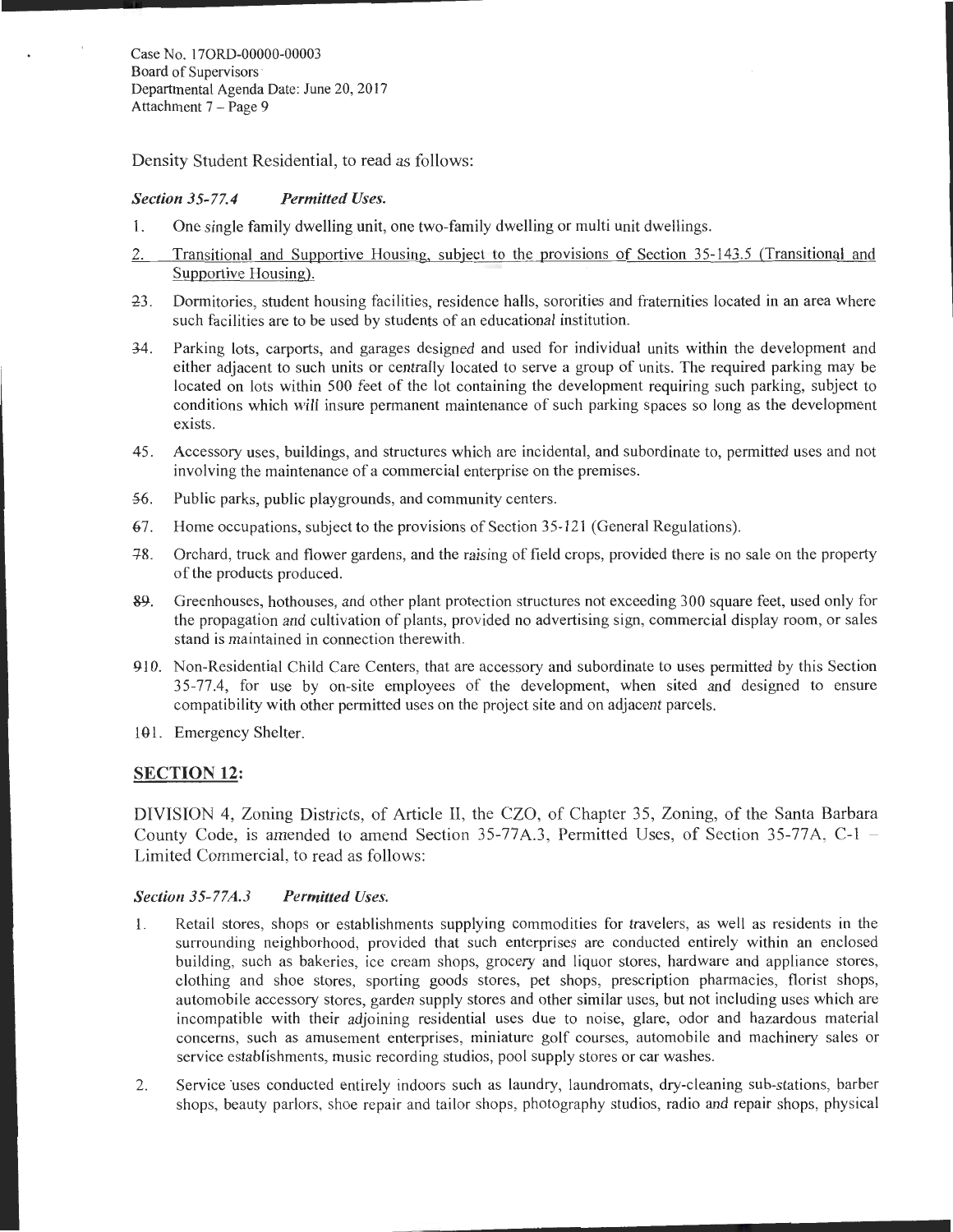fitness studios, and other similar uses.

- 3. Restaurants and cafes, including outdoor restaurant, cafe or tea room.
- 4. Financial institutions such as banks, excluding corporate offices, and savings and loan offices and general business offices which would serve the neighborhoods, such as real estate offices and general practitioners' offices, but not including trade or business schools.
- 5. Retail Plant nurseries.
- 6. Community non-profit recycling facility.
- 7. Child Care Facilities.
- 8. One Single Family Residence, on a lot where there is no commercial use, subject to the regulations set out in Section 35-77A.6, Minimum Lot Size, and Section 35-71 (R-1/E-1).
- 9. On lots where commercial uses are present, residential uses that are secondary to the primary commercial use.
- 10. Transitional and Supportive Housing, subject to the provisions of Section 35-143 .5 (Transitional and Supportive Housing).
- 101. Any other uses which the Planning Commission determines to be similar in character to those enumerated in this section and not more injurious to health, safety, or welfare of the neighborhood because of noise, odor, dust, smoke, or vibration.
- <sup>I</sup>+z. Overnight visitor-serving accommodations such as bed-and-breakfasts, lodges and hostels.
- 123. Accessory uses, buildings and structures which are customarily incidental to any of the above uses provided:
	- a. There shall be no manufacture, assembly, processing, or compounding of products other than such as are customarily incidental or essential to retail establishments.
	- b. Such operations are not injurious to the health, safety, or welfare of the neighborhood because of noise, odor, dust, smoke, vibration, danger to life and property, or other similar causes.

# SECTION 13:

DIVISION 4, Zoning Districts, of Article II, the CZO, of Chapter 35, Zoning, of the Santa Barbara County Code, is amended to amend Section 35-78.5, Uses Permitted With a Minor Conditional Use Permit, of Section 35-78, C-2 – Retail Commercial, to read as follows:

### *Section 35-78.5 Uses Permitted With a Minor Conditional Use Permit.*

- I. Small animal hospitals, provided all animals are kept within a completely enclosed building designed to reduce odor and the level of noise from such animals to the extent that adjacent properties will not be adversely affected by reason of such odor or noise.
- 2. Automobile and machinery repair and service conducted partially or wholly outdoors.
- 3. Boat sales yard and boat repair and services, but not including painting or junk yards for boats.
- 4. Cabinet shop.
- 5. Cleaning and dyeing establishment.
- 6. Electrical shop.
- 7. Frozen food locker as part of a retail store.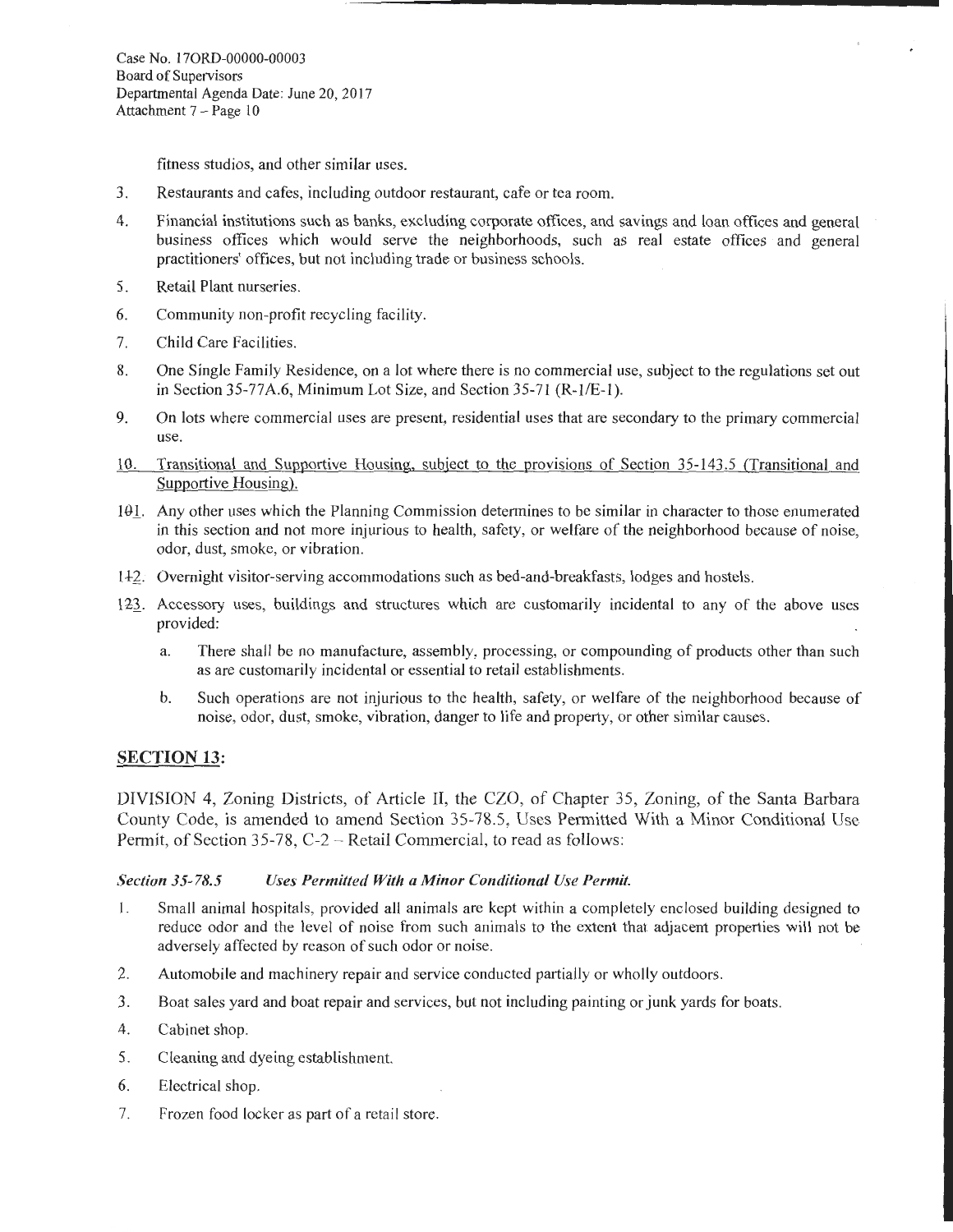- 8. Furniture repair and upholstery.
- 9. Handicraft-type industries subject to the provisions of Section 35-172.11 (Conditional Use Permits).
- 10. Lumber and building materials sales yard.
- 11. Mechanical car wash.
- 12. Plumbing, heating, and ventilating shop.
- 13. Pump sales and service.
- 14. Outdoor sale of pool supplies, patio furniture, and spas.
- 15. Sales of fresh fruit, vegetables, and flowers from a motor vehicle or stand not affixed to the ground.
- 16. Sales or storage lot for trailers, including trailers used for carrying property, and recreational vehicles.
- 17. Sign painting shop.
- 18. Trailer rentals, including trailers used for carrying property, and truck rentals.
- 19. Welding and small tool machine shop.
- 20. Residences, provided the residential use is secondary to a permitted or conditionally permitted (i.e., Conditional Use Permit) commercial use on the same lot.
- 21. Transitional and Supportive Housing, subject to the provisions of Section 35-143.5 (Transitional and Supportive Housing).
- 2+2\_. Certified Farmer's Market.
- 223. Emergency Shelter.
- 234. Single Room Occupancy Facility.

# SECTION 14:

DIVISION 4, Zoning Districts, of Article II, the CZO, of Chapter 35, Zoning, of the Santa Barbara County Code, is amended to amend Section 35-80.5, Uses Permitted With a Minor Conditional Use Permit, of Section 35-80, CH- Highway Commercial, to read as follows:

# *Section 35-80.5 Uses Permitted With a Minor Conditional Use Permit.*

- 1. Commercial driving tees, putting ranges, and golf courses.
- 2. Truck service station (defined as a place of business primarily engaged in providing service station facilities for cargo vehicles.).
- 3. Mechanical car washes, except where the property abuts a residential district, subject to the construction of masonry walls, fencing, installation of landscaping, and other methods of reducing noise effects on abutting property, and subject to such controls over access, parking, and landscaping as will make such use compatible with adjacent uses.
- 4. Residences provided the residential use is secondary to a primary commercial use on the same lot.
- 5. Transitional and Supportive Housing, subject to the provisions of Section 35-143 .5 (Transitional and Supportive Housing).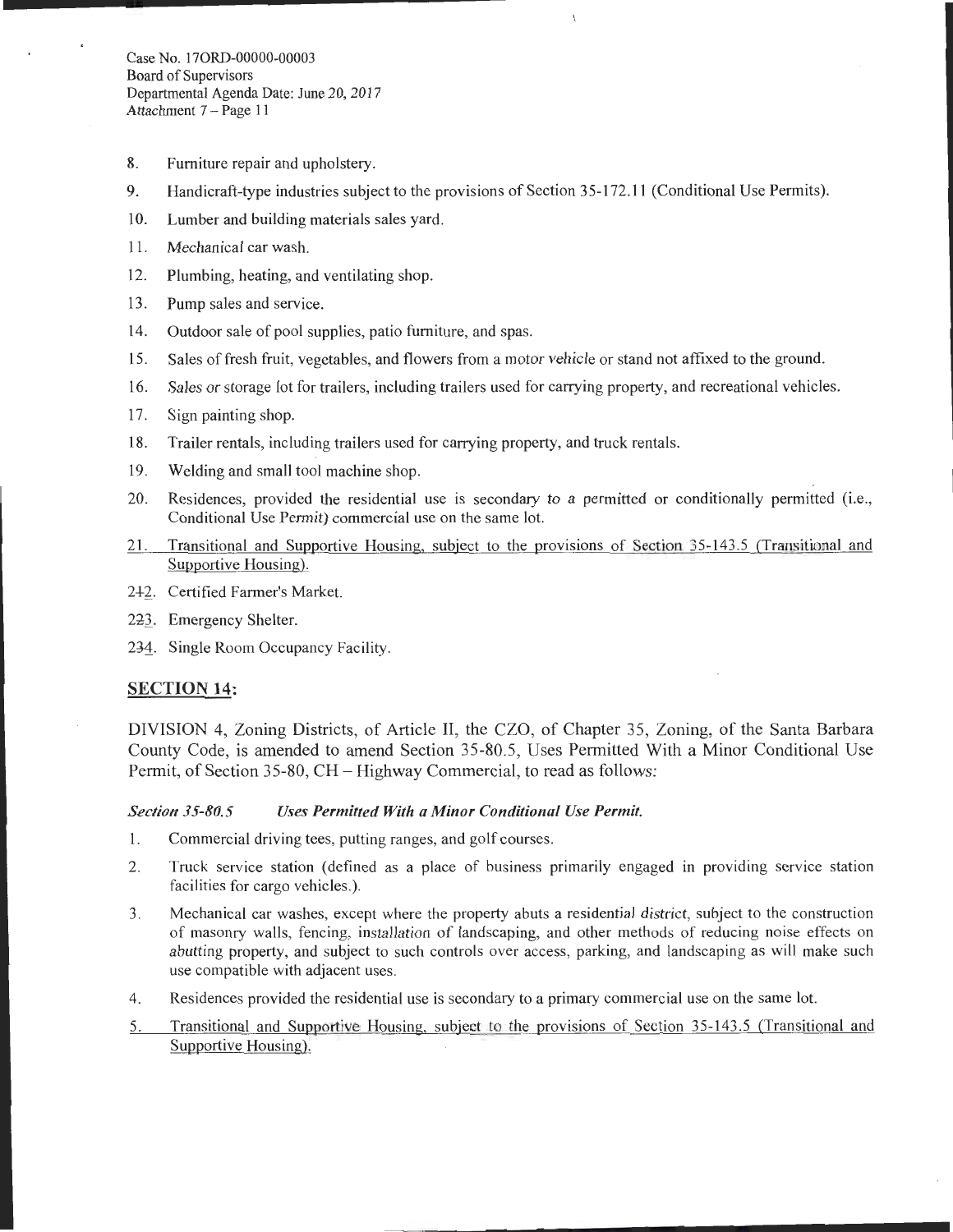Case No. 170RD-00000-00003 Board of Supervisors Departmental Agenda Date: June 20, 2017 Attachment 7 - Page 12

# SECTION 15:

DIVISION 4, Zoning Districts, of Article II, the CZO, of Chapter 35, Zoning, of the Santa Barbara County Code, is amended to amend Section 35-81.7, Uses Permitted With a Minor Conditional Use Permit, of Section 35-81, C-V- Resort/Visitor Serving Commercial, to read as follows:

### *Section 35-81.7 Uses Permitted With a Minor Conditional Use Permit.*

- I. Residences, provided the residential use is secondary to a primary commercial use on the same lot.
- 2. Transitional and Supportive Housing, subject to the provisions of Section 35-143.5 (Transitional and Supportive Housing).

# SECTION 16:

DIVISION 4, Zoning Districts, of Article II, the CZO, of Chapter 35, Zoning, of the Santa Barbara County Code, is amended to amend Section 35-83.6, Uses Permitted With a Minor Conditional Use Permit, of Section 35-83 titled, PI - Professional and Institutional, to read as follows:

### *Section 35-83.6 Uses Permitted With a Minor Conditional Use Permit.*

- 1. Residences, provided the residential use is secondary to a permitted or conditionally permitted (i.e., Conditional Use Permit) commercial use on the same lot.
- 2. Transitional and Supportive Housing, subject to the provisions of Section 35-143.5 (Transitional and Supportive Housing).
- 23. Certified Farmer's Market.

# SECTION 17:

DIVISION 4, Zoning Districts, of Article II, the CZO, of Chapter 35, Zoning, of the Santa Barbara County Code, is amended to amend Section 35-87.4, Uses Permitted With a Major Conditional Use Permit, of Section 35-87 titled, M-CD - Coastal Dependent Industry, to read as follows:

### *Section 35-87.4 Uses Permitted With a Major Conditional Use Permit.*

- \_!. \_\_ Dwellings for employees of the owner or lessee of the land engaged in a permitted use of the land upon which the dwelling is to be located.
- 2. Transitional and Supportive Housing, subject to the provisions of Section 35-143.5 (Transitional and Supportive Housing).

# SECTION 18:

DIVISION 4, Zoning Districts, of Article II, the CZO, of Chapter 35, Zoning, of the Santa Barbara County Code, is amended to amend Section 35-89.7, Uses Permitted With a Minor Conditional Use Permit, of Section 35-89 titled, REC- Recreation District, to read as follows:

## *Section 35-89.* 7 *Uses Permitted With a Minor Conditional Use Permit.*

I. Residential structures for a caretaker.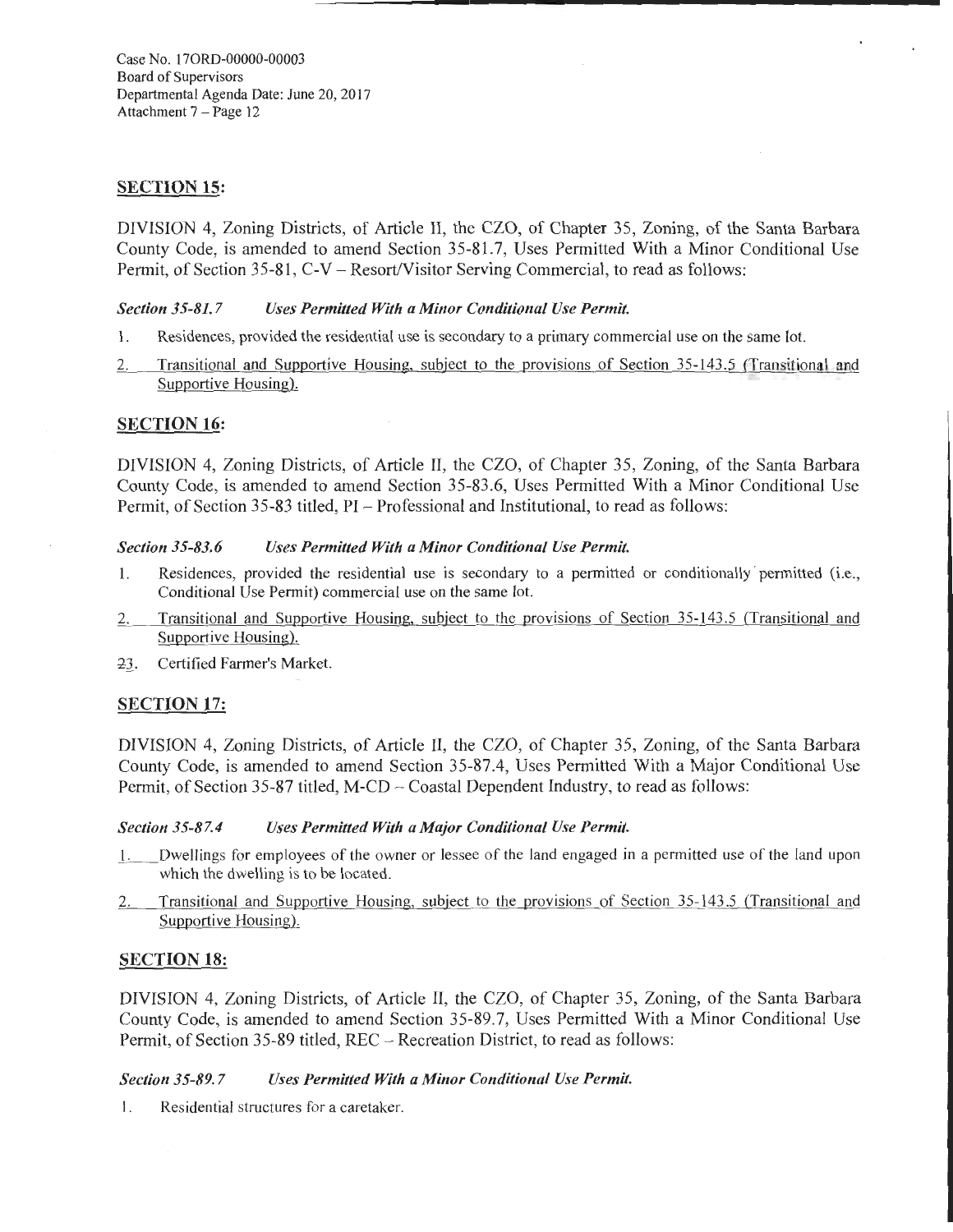### 2. Transitional and Supportive Housing, subject to the provisions of Section 35-143.5 (Transitional and Supportive Housing).

## SECTION 19:

DIVISION 4, Zoning Districts, of Article II, the CZO, of Chapter 35, Zoning, of the Santa Barbara County Code, is amended to amend Section 35-90.3, Permitted Uses, of Section 35-90, RES - Resource Management, to read as follows:

*Section 35-90.3 Permitted Uses.* 

- 1. One single family dwelling per legal lot.
- 2. One guest house subject to the provisions of Section 35-120 (General Regulations) and accessory to the primary residential use of the same lot.
- 3. Transitional and Supportive Housing, subject to the provisions of Section 35-143.5 (Transitional and Supportive Housing).
- $-\frac{34}{1}$ . The non-commercial keeping of animals and poultry accessory to the primary residential use located on the same lot.
- 45. Agricultural grazing.
- ~§.. Uses, buildings and structures accessory and customarily incidental to the above uses.

### SECTION 20:

DIVISION 4, Zoning Districts, of Article II, the CZO, of Chapter 35, Zoning, of the Santa Barbara County Code, is amended to amend Section 35-91.4, Permitted Uses, of Section 35-91, MHP- Mobile Home Park, to read as follows:

### *Section 35-91.4 Permitted Uses.*

- I. Mobile Home Park.
- 2. Recreational facilities for the use of the residents of the park.
- 3. Accessory uses, structures, and buildings which are customarily incidental and subordinate to the uses permitted in this district.
- 4. Transitional and Supportive Housing, subject to the provisions of Section 35-143 .5 (Transitional and Supportive Housing).

### SECTION 21:

DIVISION 4, Zoning Districts, of Article II, the CZO, of Chapter 35, Zoning, of the Santa Barbara County Code, is amended to amend Section 35-92.4, Uses Permitted With a Major Conditional Use Permit, of Section 35-92, M-CR – Coastal Related Industry, to read as follows:

### *Section 35-92.4 Uses Permitted With a Major Conditional Use Permit.*

- \_!. \_ \_ Dwellings for employees of the owner or lessee of the land engaged in a permitted use of the land upon which the dwelling is to be located.
- 2. Transitional and Supportive Housing, subject to the provisions of Section 35-143.5 (Transitional and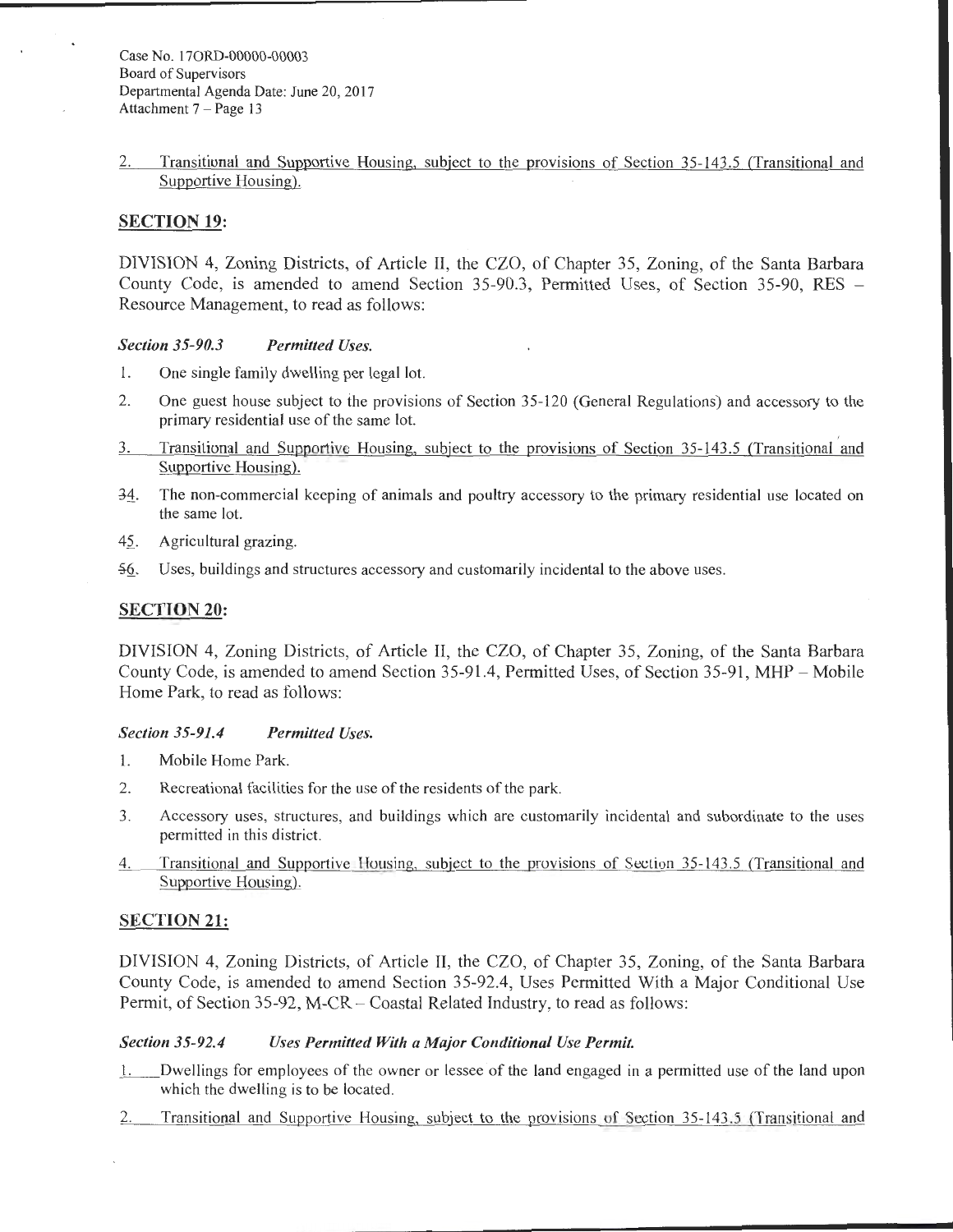Case No. 170RD-00000-00003 Board of Supervisors Departmental Agenda Date: June 20, 2017 Attachment 7 - Page 14

Supportive Housing).

# **SECTION 22:**

DIVISION 4, Zoning Districts, of Article II, the CZO, of Chapter 35, Zoning, of the Santa Barbara County Code, is amended to amend Section 35-93A.3, Permitted Uses, of Section 35-93A, MT-TORO -Mountainous Area- Toro Canyon Planning Area, to read as follows:

### *Section 35-93A.3 Permitted Uses.*

- 1. One single-family dwelling per legal lot.
- 2. One guest house subject to the provisions of Section 35-120 (General Regulations).
- 3. The non-commercial keeping of animals and poultry.
- 4. Cultivated agriculture, vineyard, or orchard when there is evidence of permitted or legal non-conforming use within the previous ten-year period.
- 5. Home occupations, subject to the provisions of Section 35-121 (General Regulations).
- 6. Accessory uses, buildings and structures that are customarily incidental to the above uses.
- 7. Transitional and Supportive Housing, subject to the provisions of Section 35-143.5 (Transitional and Supportive Housing).

# SECTION 23:

DIVISION 7, General Regulations, of Article II, the CZO, of Chapter 35, Zoning, of the Santa Barbara County Code, is amended to amend Section 35-143, Community Care Facilities, to add a new Subsection 35-143.5 titled "Transitional and Supportive Housing" and to read as follows:

# *Section 35-143.5 Transitional and Supportive Housing.*

- 1. Considered a residential use. In compliance with Government Code Section 65583(a)(5), transitional and supportive housing shall be considered residential uses of property, and the residents and operators of the housing shall be considered a family as this term is used in this Article in relation to the residential use of property.
- 2. Dwelling types. For the purposes of this Subsection 34-143.5 (Transitional and Supportive Housing), the term dwelling includes one-family dwellings, two-family dwellings, multiple dwellings, residential second units, single-room occupancy facilities, special care homes, agricultural employee housing, farmworker housing, caretaker units, mobilehomes, including mobilehomes located in mobilehome parks, and including units in stock cooperatives, community apartments, condominiums, townhouses, and planned unit developments.
- 3. Subject to same permit requirements and development standards. Except when a specific permit type is identified within Division 4 (Zoning Districts) or Division 7 (General Regulations), transitional housing and supportive housing shall be allowed in any dwelling (residential use) allowed in a specific zone, subject to the same permit requirements (e.g., Coastal Development Permit or Conditional Use Permit) and the same development standards and occupancy restrictions that apply to the same type of dwelling that will be used for transitional housing or supportive housing in the same zone.
- 4. Reasonable accommodation. The requirements of this Article may be modified in compliance with Section 35-144Q (Reasonable Accommodation) if necessary to comply with the Federal Fair Housing Act and the California Fair Employment and Housing Act relating to accommodations for persons with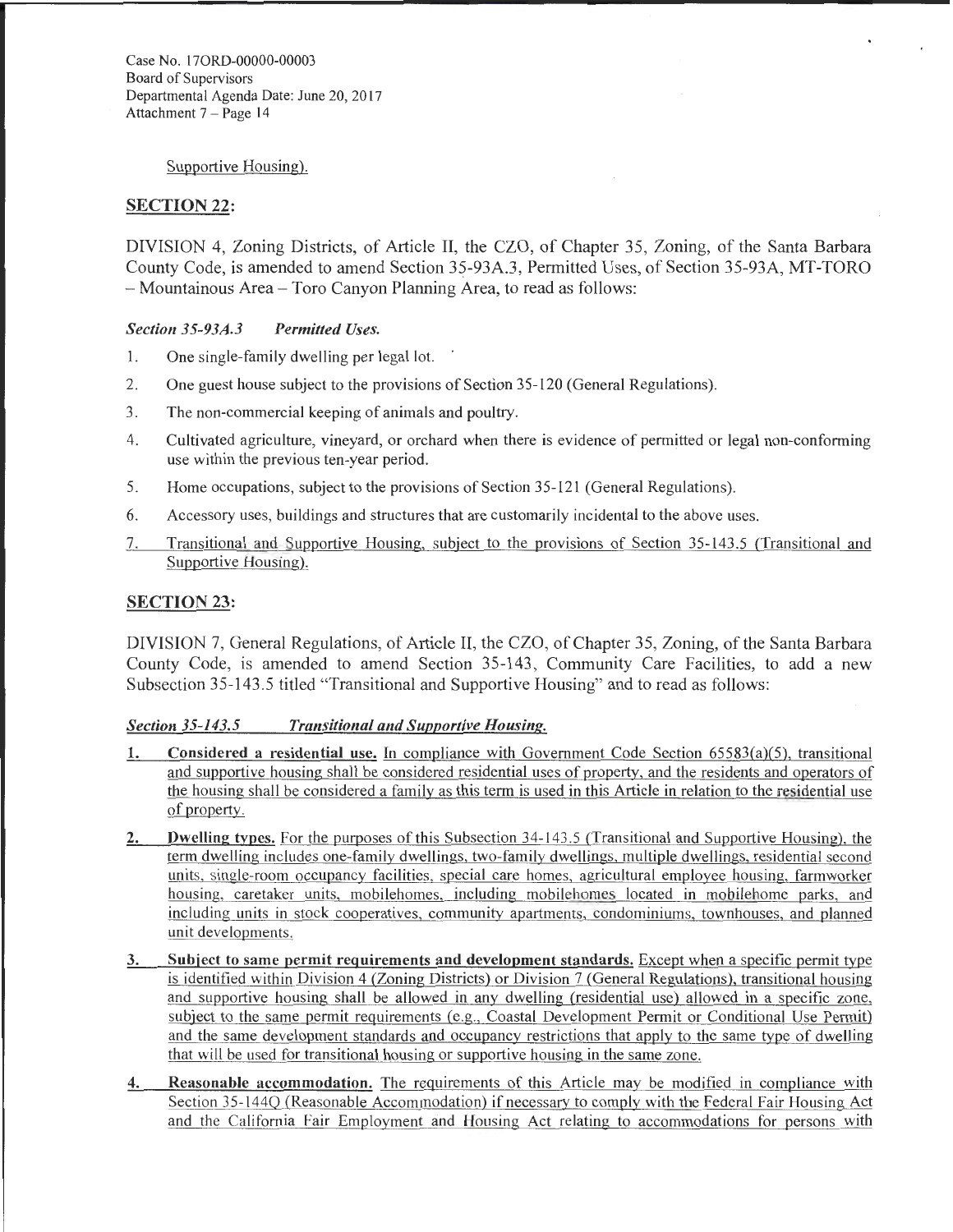Case No. 170RD-00000-00003 Board of Supervisors Departmental Agenda Date: June 20,2017 Attachment 7 - Page 15

> disabilities including allowances for structural installations that are necessary to accommodate disabled residents (e.g., handrails, lifts, and ramps).

### **5. Allowable restrictions.**

- a. Transitional and supportive housing shall comply with County ordinances, including restrictions on structure height, setbacks, lot dimensions, and placement of signs, as long as such restrictions are identical to those applied to other dwellings of the same type in the same zone.
- b. Supportive services provided onsite shall only serve residents of that particular housing project who are members of the target population.
- c. Pursuant to Government Code Section 65589.5(d), the County shall not disapprove a transitional or supportive housing project for very low, low-, or moderate-income households, or condition approval in a manner that renders the project infeasible for development for the use of very low, low-, or moderate-income households, including through the use of design review standards, unless it makes written findings, based upon substantial evidence in the record, as to one of the findings in Government Code Sections  $65589.5(d)(1)$  through  $(5)$ .
- d. Pursuant to Government Code Section 65589.5(j), if the County proposes to disapprove a transitional or supportive housing project or approve it upon the condition that the project be developed at a lower density, the County shall base its decision regarding the proposed project upon written findings supported by substantial evidence on the record that both of the conditions in Government Code Section 65589.5(j)(1) and (2) exist.
- 6. Fees. Transitional and supportive housing shall not be subject to any local business taxes, local registration fees, use permit fees, or other fees to which other dwellings of the same type in the same zone are not likewise subject.
- 7. **Not a change in occupancy.** The use of a dwelling for purposes of transitional or supportive housing shall not constitute a change of occupancy for purposes of local building codes.

#### **8. Processing.**

- a. Transitional and supportive housing shall be considered residential uses and may be allowed in compliance with Division 4 (Zoning Districts) and Government Code Section 65583(a)(5). No Conditional Use Permit, Variance, or other planning permit shall be required of transitional or supportive housing that is not required of a dwelling of the same type in the same zone.
- b. If required, notice of the application and pending decision on a permit for transitional or supportive housing shall be given in compliance with Section 35-181 (Noticing).
- c. When transitional or supportive housing is proposed to be located in a zone where the residential use requires a Conditional Use Permit, an additional Conditional Use Permit is not required for the housing if the residential use has obtained the necessary Conditional Use Permit in compliance with Section 35-172 (Conditional Use Permits).

### **SECTION 24:**

All existing indices, section references, and figure and table numbers contained in Article II, the CZO, of Chapter 35, Zoning, of the Santa Barbara County Code, are hereby revised and renumbered as appropriate to reflect the revisions enumerated above.

### **SECTION 25:**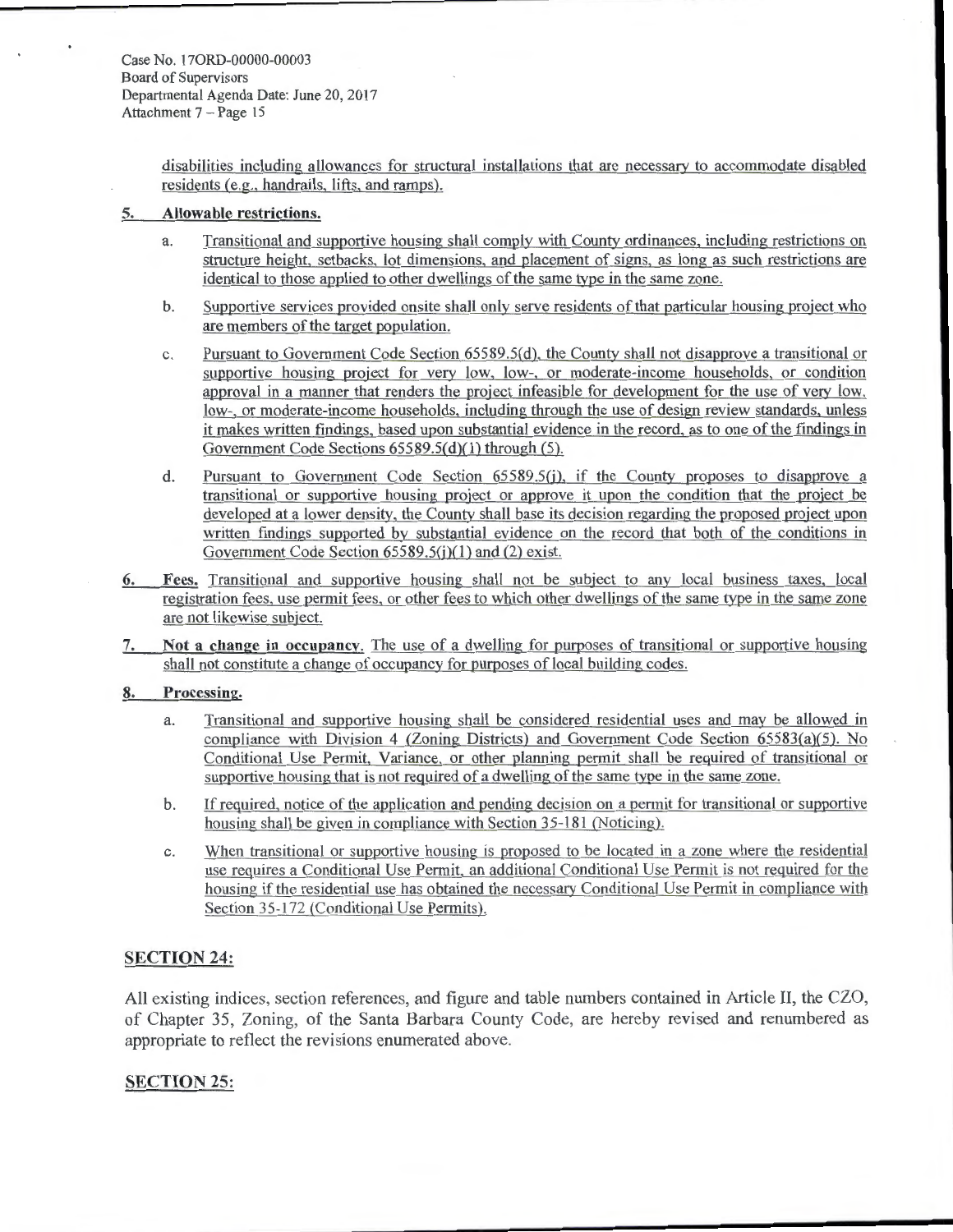Case No. 170RD-00000-00003 Board of Supervisors Departmental Agenda Date: June 20, 2017 Attachment 7 - Page 16

Except as amended by this Ordinance, Division 2, Definitions, Division 4, Zoning Districts, and Division 7, General Regulations, Article II, the CZO, of Chapter 35, Zoning, of the Santa Barbara County Code, shall remain unchanged and shall continue in full force and effect.

# **SECTION 26:**

This ordinance and any portion of it approved by the Coastal Commission shall take effect and be in force 30 days from the date of its passage or upon the date that it is certified by the Coastal Commission pursuant to Public Resources Code Section 30514, whichever occurs later; and before the expiration of 15 days after its passage, it, or a summary of it, shall be published once, together with the names of the members of the Board of Supervisors voting for and against the same in the *Santa Barbara News-Press,* a newspaper of general circulation published in the County of Santa Barbara.

PASSED, APPROVED AND ADOPTED by the Board of Supervisors of the County of Santa Barbara, State of California, this day of 5, 2017, by the following vote:

AYES:

NOES:

ABSTAIN:

ABSENT:

JOAN HARTMANN, CHAIR BOARD OF SUPERVISORS COUNTY OF SANTA BARBARA

ATTEST:

MONA MIYASATO, COUNTY EXECUTIVE OFFICER CLERK OF THE BOARD

By

Deputy Clerk

APPROVED AS TO FORM:

MICHAEL C. GHIZZONI COUNTY COUNSEL

By

Deputy County Counsel